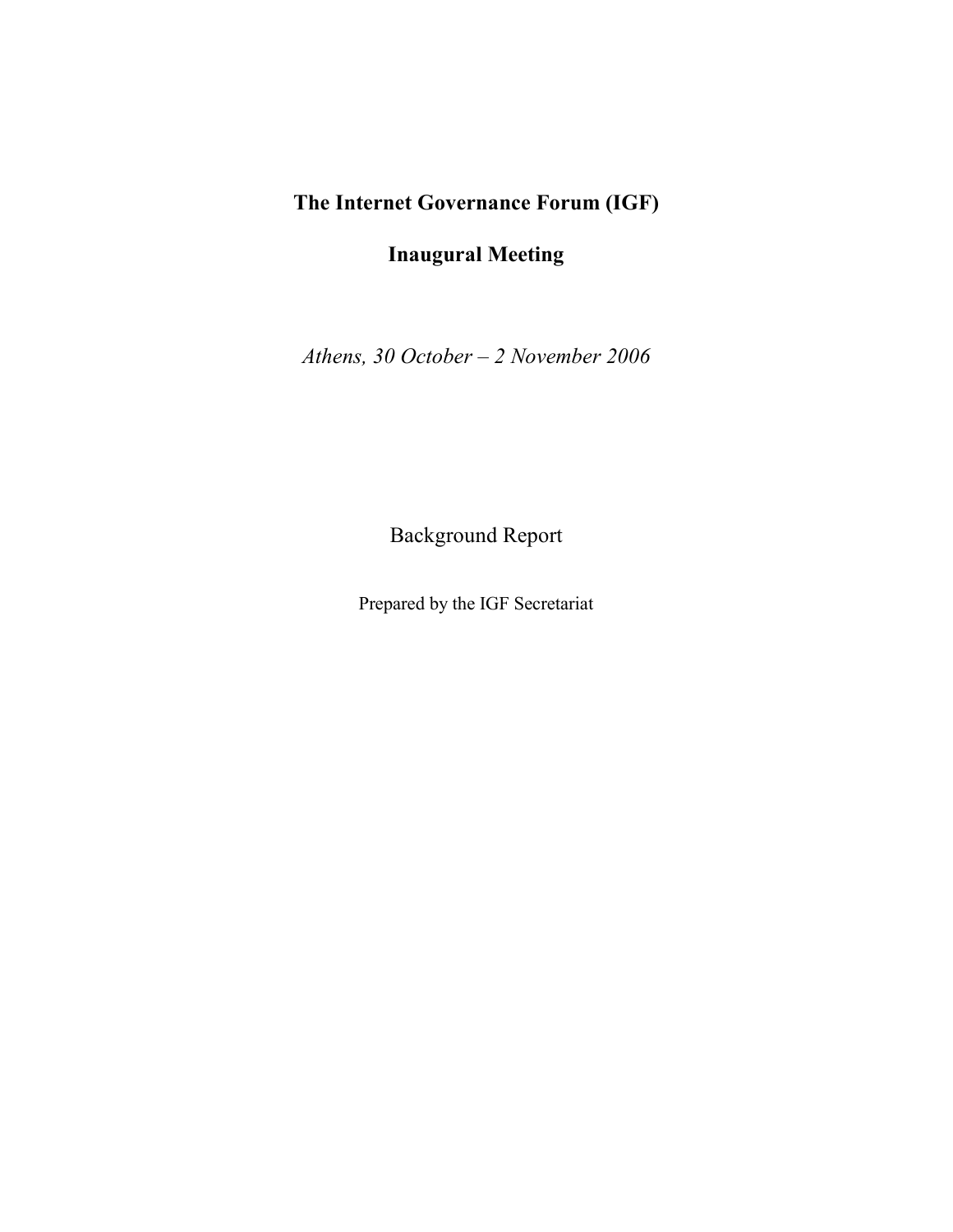# **Contents**

|                                                        |                                                | page |
|--------------------------------------------------------|------------------------------------------------|------|
| L                                                      | Introduction                                   | 3    |
| П.                                                     | General aspects                                | 5    |
| III.                                                   | The four broad themes of the inaugural meeting | 6    |
| А.                                                     | Openness                                       | 5    |
| B.                                                     | Security                                       | 7    |
|                                                        | C. Diversity                                   | 10   |
|                                                        | D. Access                                      | 12   |
| IV.                                                    | Institutional aspects                          | 14   |
| Annex I- List of submissions                           |                                                | 16   |
| 20<br>Annex II – Glossary of Internet Governance terms |                                                |      |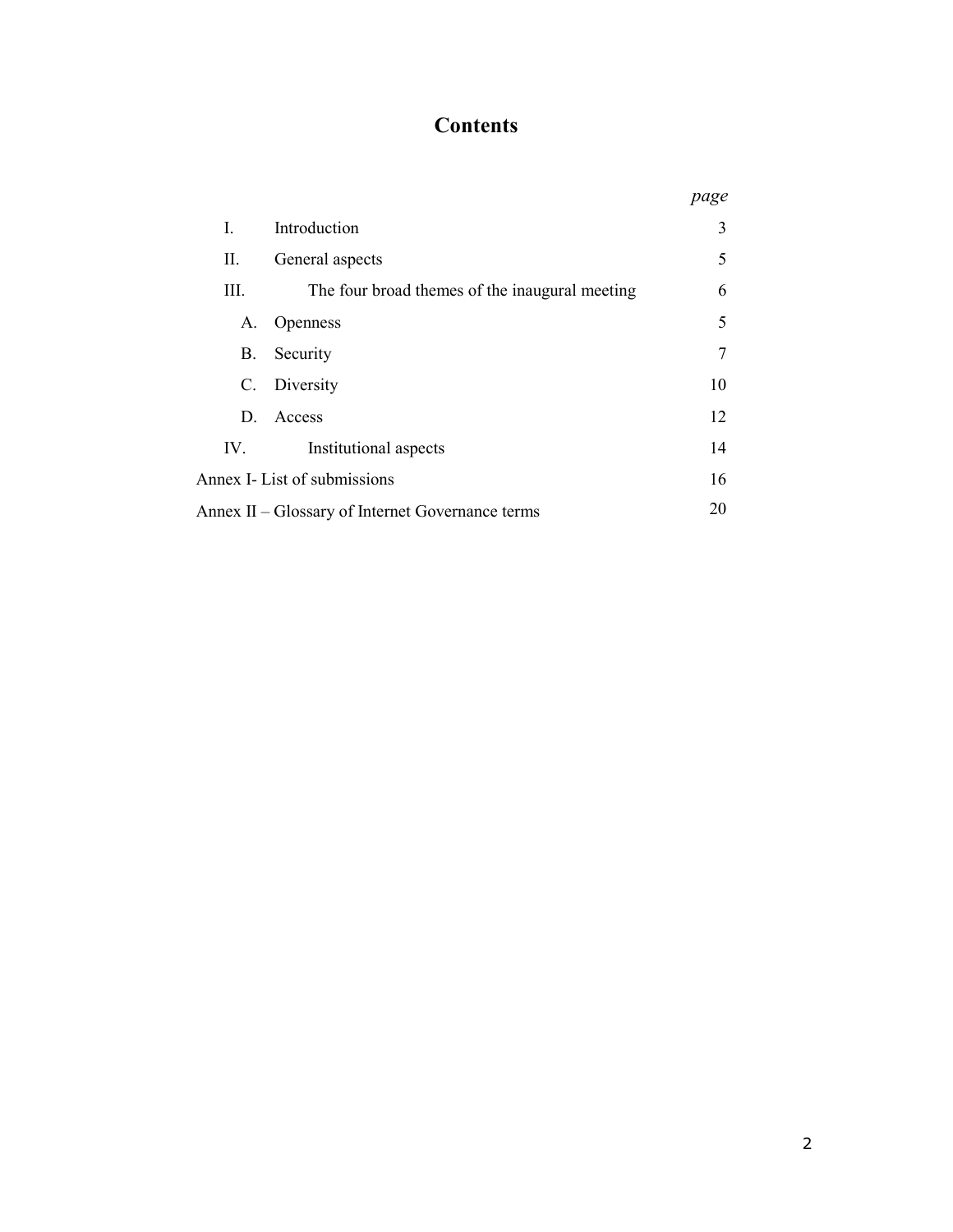#### **I. Introduction**

1. The second phase of the World Summit on the Information Society (WSIS) held in Tunis, 16 – 17 November 2005, requested the Secretary-General of the United Nations to convene "a new forum for a multi-stakeholder dialogue" – the Internet Governance Forum (IGF). The IGF was given the mandate to discuss the main public policy issues related to Internet governance in order to foster the Internet's sustainability, robustness, security, stability and development. The mandate of the IGF is set out in Paragraph 72 of the *Tunis Agenda for the Information Society*. A Secretariat was established in Geneva to support the IGF.

2. The preparatory process for the inaugural meeting of the IGF was conducted in an open, inclusive and transparent manner. Two rounds of public consultations, open to all stakeholders, were held in Geneva on 16-17 February and 19 May 2006 From these consultations emerged a common understanding of how the IGF should operate and what issues it should address. The consultations allowed all stakeholders, including individual participants with proven expertise and competence, to take part on an equal footing.

3. At the outset, there was a clear convergence of views that the IGF should have development and capacity building as its overarching objective. It was also established that, consistent with its mandate, the IGF should aim to provide a knowledge facility regarding issues related to Internet governance. A common understanding emerged that the IGF should meet once a year for a duration of two to five days.

4. The preparatory process for the convening of the Internet Governance Forum (IGF) started a broad-based discussion on the substantive agenda. At the first round of consultations, participants were invited to list the top three policy issues they would like the first meeting of the IGF to address. After the consultations, a short synthesis of the public policy issues discussed during the meeting and also reflecting responses to a questionnaire was released by the IGF Secretariat.

5. This synthesis included:

- A recognition of an emerging consensus that the activities of the IGF should have an overall development orientation.
- · A recognition of an emerging consensus that capacity building to enable meaningful participation in global Internet policy development should be an overarching priority.
- · A recognition that meaningful participation included both assistance to attend meetings and training in the subject matter of Internet governance.

6. Following the February consultations, a call for comment was issued. A total of 43 contributions were submitted by governments, private sector, civil society, the academic and technical communities as well as intergovernmental organizations. The contributions addressed a wide variety of public policy issues. Many of them included not only a description of a public policy issue, but also included an expanded discussion on the importance of the issue, the actors involved in the issue and an explanation of reasons why the issue should be included in the agenda of the first IGF meeting.

7. The emerging consensus, originally reported after the February consultations, that the IGF needed to maintain an overall development orientation was reinforced by many of the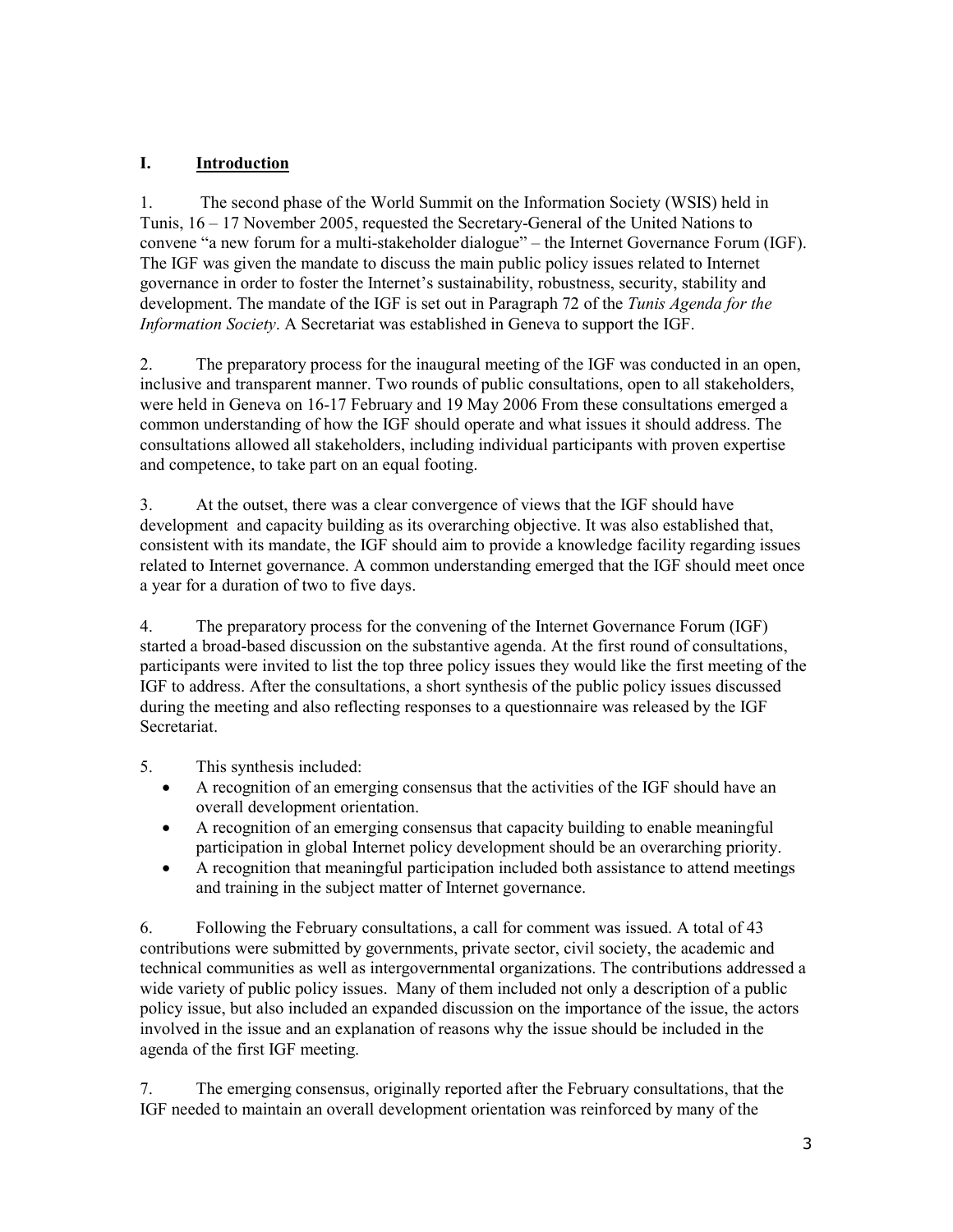contributions. Capacity building was the most frequently addressed issue. It was presented not only in terms of the growing consensus for its priority in enabling meaningful participation but also as a specific policy issue. When looking at capacity building it was pointed out that access to education, culture and knowledge was a recognized human right. Other authors pointed out the necessity of fostering the ability of all stakeholders from all countries to participate in the process of Internet governance. The discussion of capacity building also extended to consideration of technical standards and the need that they be developed in such a way as to not hinder capacity building. It was suggested that explicit action should be taken to explore the offering of relevant Internet Governance educational resources online.

8. Additionally, a cumulative listing of priority issues since the beginning of the preparatory process confirmed the general importance stakeholders attached to issues and themes such as spam, cybercrime, privacy and data protection, multilingualism as well as issues related to the access to the Internet, such as international interconnection costs and the affordability and availability of the Internet.

9. Different views were held with regard to the structuring of the agenda of the inaugural meeting of the IGF: one approach favoured a focus on a small number of issues to be dealt with in depth, while another approach favoured a broad discussion on any issue that was considered to be important.

10. The preparatory process also addressed organizational aspects, in particular how the preparatory process should be managed. In light of the opinions expressed, the Secretary-General on 17 May 2006 established an Advisory Group to assist him in convening the IGF. The group includes 46 members from government, the private sector and civil society, including the academic and technical communities, who represent all regions of the world. Its chair is Nitin Desai, the Secretary-General's Special Adviser for Internet Governance.

11. The Advisory Group met on 22-23 May and 7-8 September in Geneva and proposed the programme and substantive agenda for the Athens meeting as set out in the paragraphs below.

12. **'**Internet Governance for Development' was chosen as the overall theme of the meeting, with capacity building as a cross cutting priority. The following four broad themes were proposed as the main topics for discussion:

- · Openness Freedom of expression, free flow of information, ideas and knowledge;
- Security Creating trust and confidence through collaboration, particularly by protecting users from spam, phishing and viruses while protecting privacy;
- Diversity Promoting multilingualism, including IDN, and local content;
- Access Internet connectivity: Policy and cost, dealing with the availability and affordability of the Internet including issues such as interconnection costs, interoperability and open standards.

13. General sessions on the first and the last day were set aside to allow participants to address horizontal themes as well as institutional aspects of the IGF and look at emerging issues and discuss future priorities.

14. Following the meeting of the Advisory Group, a call for contributions was issued on the IGF Secretariat Web site and 2 August was set as a deadline for submitting contributions. There were 79 submissions from 45 different contributors within that deadline. This paper is organized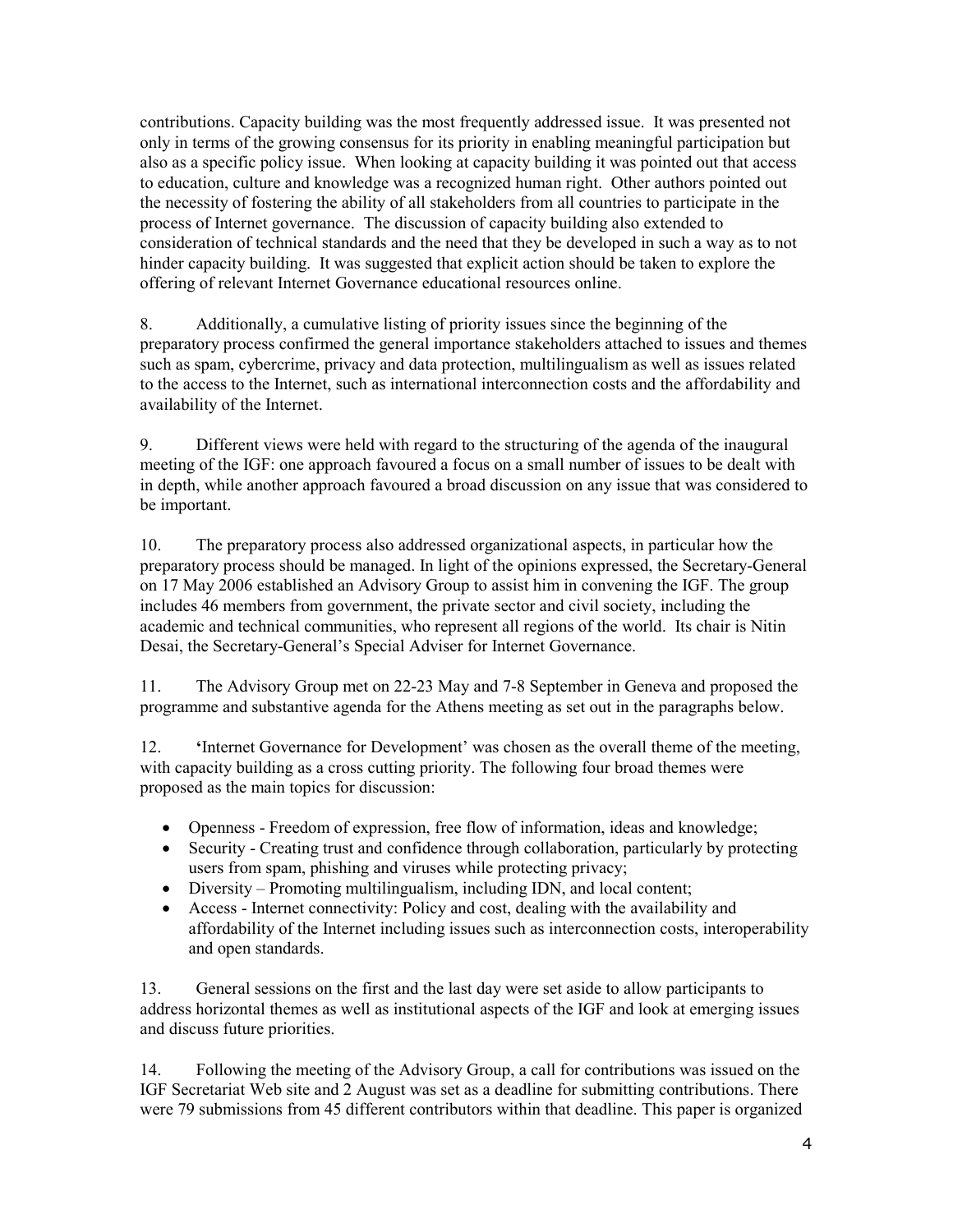in terms of the four broad key themes of the Athens meeting and concludes with a review of the submission on institutional issues. It summarizes the submissions along with a synthesis of the main arguments made in the formal consultations process. This background paper does not necessarily cover every argument in every submission; all the submissions can be found, in full, on the IGF Secretariat Web site: http://www.intgovforum.org//contributions.htm.

#### **II. General aspects**

15. Issues surrounding the nature of Internet governance were raised by many of the contributions to the IGF consultation process. These contributions focused on several themes, in particular the general organizational setting of existing Internet governance mechanisms, the processes they invoke as well as the management and tasks of Internet governance organizations.

16. Many of the contributions discussed the ways in which Internet governance mechanisms can only be understood in a broader set of issues and international and national policy frameworks. Thus, for example, the Council of Europe pointed out that Internet Governance, for its members, incorporated the principles and frameworks which are designed to ensure development of the Internet and the Information Society. Thus Internet governance issues embrace The European Convention on Human Rights and other Council of Europe instruments, like the Cybercrime Convention, which provides a framework on the European level for examining State responsibilities and guiding State policies.

17. The role of the IGF was debated in several of the submissions. Some emphasized that the IGF mandate was clearly set out in the WSIS Principles and Tunis Agenda. The Russian Federation in its contribution would like the IGF to address the principles and future mechanisms of international Internet governance and discuss issues relating to the administrative management of the Domain Name system (DNS) and IP addresses.

18. There was broad consensus on the importance of the development agenda as a focal devise for the IGF, in particular issues such as capacity building, and increasing the level of democracy and transparency of Internet Governance. The South Centre identified two broad types of capacity building: the first type related to improving the institutional knowledge and understanding of Internet governance issues for governments and their representatives with the aim of enabling developing countries to advocate their needs more effectively with other governments and the private sector; the second related to improving the ability of citizens to fully utilize the benefits of the Internet.

19. There was some concern expressed in the consultations about the balance of interests in a multi-stakeholder environment. Some argued that the IGF could be in danger of being captured by dominant political and business interests. As a result the IGF should focus on the development issues surrounding the Internet as a public infrastructure with a strong public goods perspective.

20. The Council of Europe noted that the IGF could help explore and map out unanswered questions regarding the interpretation of rights in online situations. Important issues that needed to be addressed were privacy of correspondence or communications over the Internet and in particular how the State should deal with third party interference, the right for freedom of expression and information and the role of third party actors, such as Internet service providers and their notice and take down actions. The Council of Europe also noted that it was important to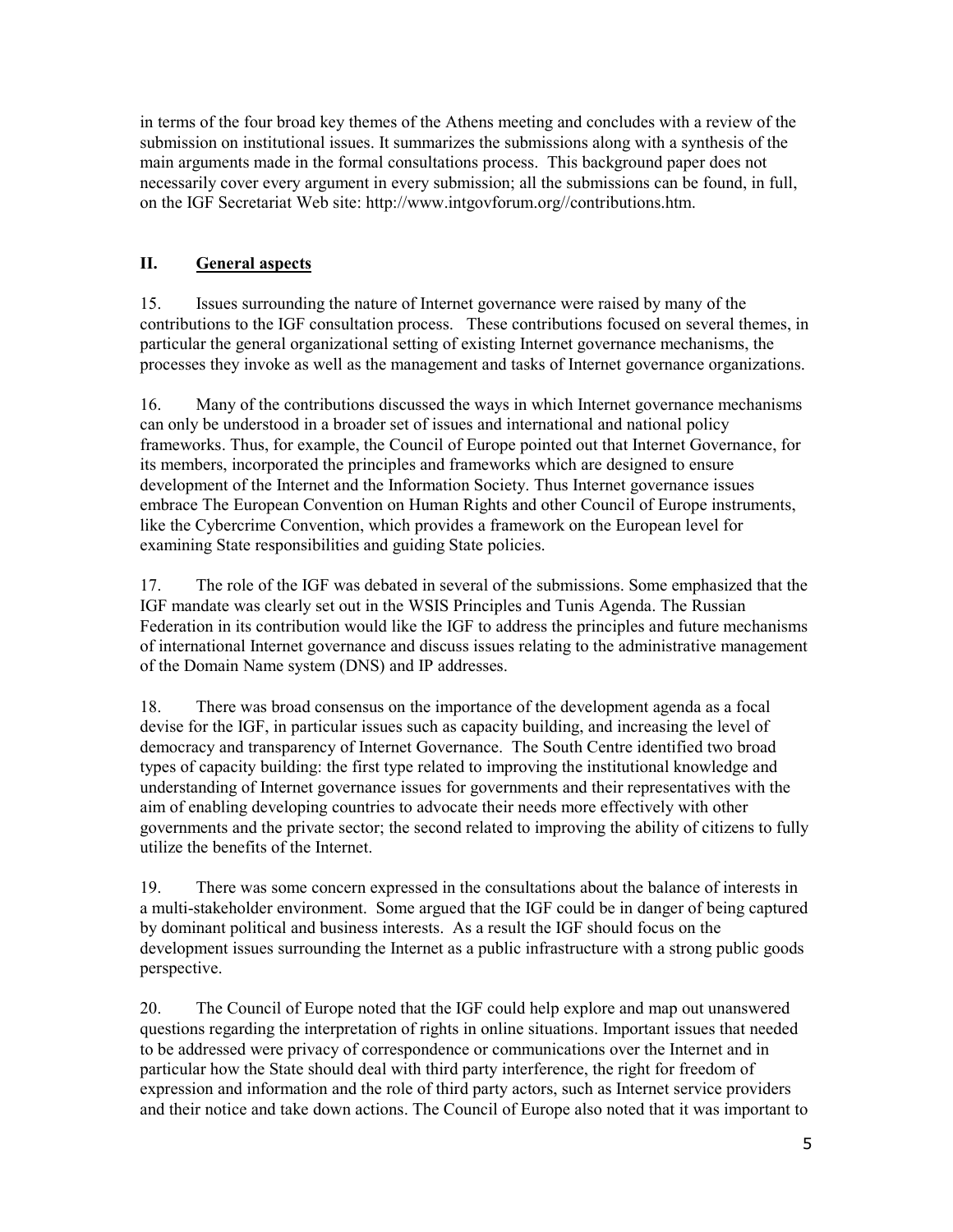explore security and stability through the human rights prism. Others emphasized that up to this point existing Internet governance arrangements had been successful in keeping the technological core infrastructure from political and commercial manipulation and expressed their hope that this should continue in the era of multi-stakeholder Internet governance.

#### **III. The four broad themes of the inaugural IGF meeting**

#### **A. Openness**

21. Throughout the preparatory process, many speakers and contributors highlighted the importance of openness as one of the key founding principles and characteristics of the Internet. The open nature of the Internet was seen as part of its uniqueness, and its importance as a tool to advance human development. The Internet provides for a robust and unencumbered exchange of information, and welcomes millions of individuals as users from all corners of the world. Internet users trade ideas and information and build on both, thus increasing the wealth of knowledge for everyone, today and in the future. The openness of the Internet was also seen as a key feature to ensure its stability and security.

22. Many submissions pointed out that the Internet made it possible for more people than ever before to communicate and therefore to express themselves (i.e. to hold, receive and impart information and ideas regardless of frontiers) as clearly and as quickly at such a low cost. Access to knowledge and empowering people with information and knowledge that is available on the Internet was described as a critical objective of an inclusive Information Society and to continued economic and social development.

23. There was a wide spread acceptance across the contributions that because the Internet was designed for efficiency and not control, it has enabled millions of people all over the world to educate themselves, express their views, and participate in democracy to an extent never before possible. Moreover, there was also wide spread recognition of the fact that the distributed nature of the Internet whereby control is placed at the ends, or in the hands of users, rather than at a centralized point, is a key architectural feature of the Internet that has ensured that freedom of expression and the free flow of information. Hence there was a consensus around the importance of openness in fostering processes of development.

24. There was a general understanding that one of the most important set of rules governing online behaviour is the body of law dealing with intellectual property rights (IPR) in cyberspace. Because of the unique digital nature of the Internet – copies of data are necessarily made to engage in just about any online activity – almost all uses of the Internet automatically trigger intellectual property rules. However, there was no common understanding on how these rules should be shaped to protect the openness of the Internet and the free flow of information.

25. For some, the real concern was that the direction of current policy development with regard to IPR and technological innovation, such as with regard to digital rights management (DRM) and technology protection measures (TPM) were capable of undermining the free flow of information and the openness of the Internet. However, others held the view that these rights were essential for protecting the rights of creators and stimulating innovation.

26. The need to maintain an open Internet was also seen as a prerequisite to sustainable development. Several contributions focused on the role of free flow of information as a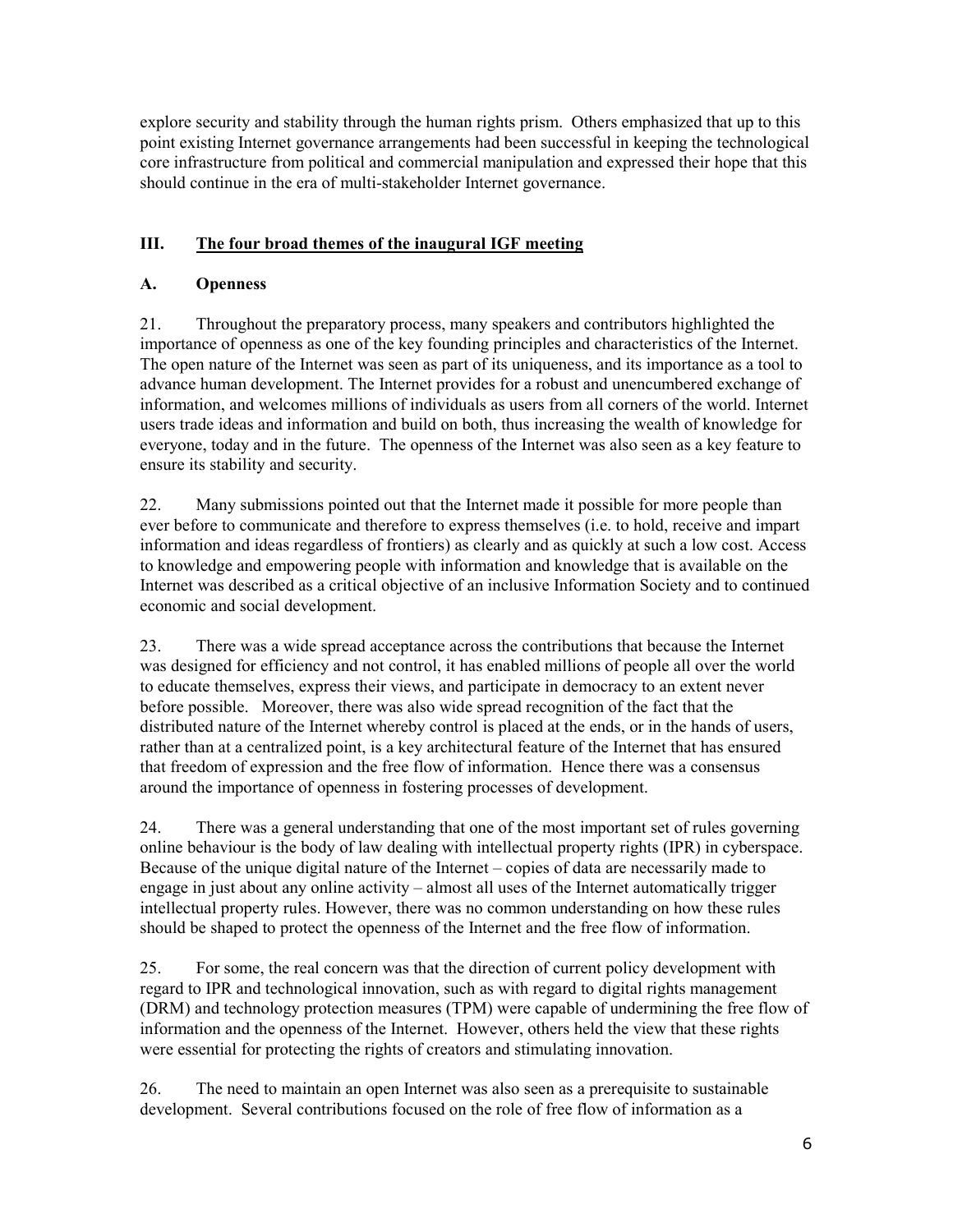mechanism for sustaining development and inhibiting the 'brain drain' from poorer to richer countries. Critical to these types of arguments is the view that openness of the Internet is about looking at ways to ensure a fairer distribution of scientific knowledge between countries. Such flows of information are axiomatic to the innovation process and support the development of small and large businesses in developing countries. Specific proposals include metadata standardisation, a freely available Digital Object Identifier (DOI) system, peer-to-peer networks as a possible solution to publish scientific information, the creation of a World Language Diversity Network and semantic Web gTLDs.

27. The importance of open and online education resources was highlighted by a number of contributors. The challenges here are not only in defining and fostering open educational resources online but also ensuring that such resources are developed in line with the WSIS principles and the Millennium Development Goals (MDGs). These arguments were reinforced by others who highlighted guiding principles for the free flow of information, namely: public access to works created by and funded by public authorities; to ensure the smooth migration of content into new formats for purposes of preservation; lending and copying those materials that still have a copyright but are not under commercial use; measures to encourage individual research and study by allowing copying of protected material/content by individuals for personal use (research and study) and measures to harmonize copyright legislation.

28. The rights of minority groups and indigenous peoples with regard to both access to information and the protection of their cultural heritage were raised by some contributors. Amongst the points made were that the free flow of information and access to knowledge ensured the development of the Internet and freedom of expression as well as being a vital human right, also contributing to a growing public domain. One group argued that unauthorized use of indigenous people's cultural heritage, like the use of indigenous names and terms as Internet domain names, could cause economic and social harm to those people.

#### **B. Security**

29. Many contributors and speakers throughout the preparatory process emphasized that Internet security was a key element of building confidence and trust among users of ICTs. They argued that the Internet had the potential to enable users to access and generate a wealth of information and opportunity. Achieving the Internet's full potential to support commercial and social relationships required an environment that promotes and ensures users' trust and confidence and provides a stable and secure platform for commerce.

30. It was pointed out that although each new device and interconnected network increases the capacity for users and their communities to make beneficial economic and social advances, they also increased the exposure of individuals and organizations to potential harm from unintentional, intentional and also illegal behaviour. Security and privacy breaches such as phishing, viruses and spam undermine users' confidence and trust. Concern for network and information security therefore detract from the Internet as a medium delivering economic and social development. These threats also create enormous cost burdens for users around the world, reducing the continued growth and utilization of the beneficial aspects of the Information Society.

31. There was a general understanding that solving these problems depended on a heightened awareness and understanding among all stakeholders of the importance of a secure Internet infrastructure. It would involve a combination of initiatives (national, international, private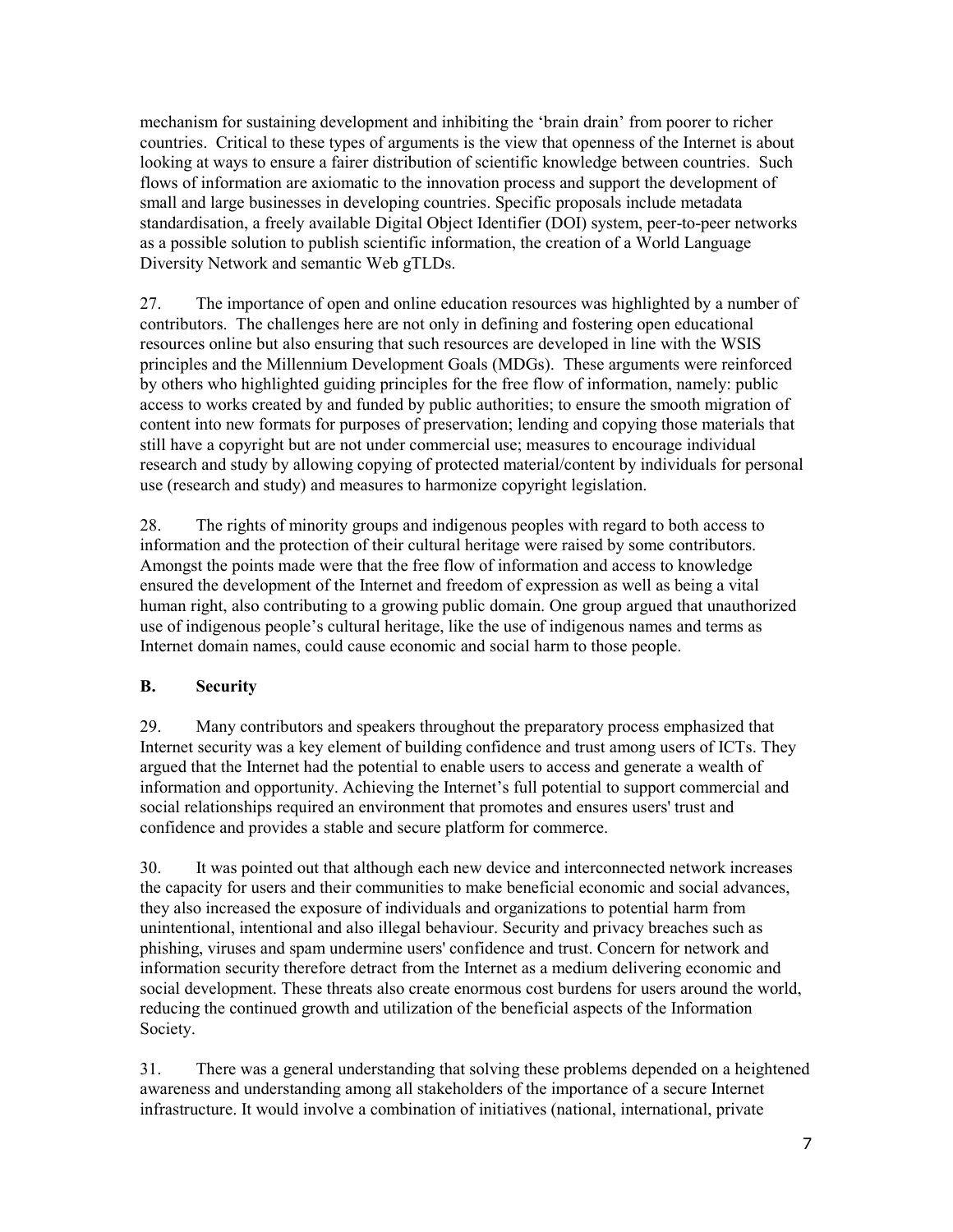sector, and technological) and doing so required enhancing the users' abilities to control their data and personal information. One major concern was to find the appropriate balance between security and ease of use and openness. There was also need for a balance between measures to fight crime and protecting privacy and freedom of expression. Ultimately, the responsibility for ensuring Internet security rested with all stakeholders and required cooperation among them.

32. Several contributions focused on the issues of security. Many of these papers presented well-established work that had been done in other contexts, but was relevant to the work of the IGF.

33. A recurrent theme of the papers submitted was the need to adopt international best practices and to ensure greater international cooperation in a multi-stakeholder environment. Thus, for example there was a widely held view that with respect to preventing cyber-crime the IGF should promote cooperation between different stakeholders and agencies, educate the users of ICTs, taking care to explain security threats in a plain language to the end-users and award individual contributions making the Internet a safer place. The contributions also illustrated the extensive nature of existing work done to increase security and confidence in the Internet and combat harmful and illegal activities. It was widely accepted that the poor levels of security (such as, phishing, spam, malware and leakage of personal information) was a major cause of concern for business and users and could ultimately undermine trust in the Internet.

34. One of the intergovernmental organizations dealing with security issues, the Orgnisation doe Economic Co-operation and Development (OECD), explained in its contributions its mandate to conduct research and analysis and develop policy frameworks to sustain trust in the global networked society, with a primary focus on information security and privacy. The OECD also established a Task Force on Spam. Each of these initiatives produced substantial results, for example the OECD Guidelines for the Security of Information Systems and Networks: Towards a Culture of Security (2002) and the Anti-Spam Toolkit – the focal point of the OECD submission to the IGF*. The Toolkit* includes sections on recommended policies and measures addressing regulatory interventions, enforcement and cooperation, industry driven activities, technical solutions, education and awareness initiatives, spam measures and international cooperation and exchange. The OECD Council adopted recommendations on cross-border cooperation in the enforcement of laws against spam (2006).

35. A common thread to the contribution papers was that many measures are available to tackle spam. To reduce the amount of spam, the OECD argued that national anti-spam regulation should attempt to preserve the benefits of electronic communications by increasing user trust in the Internet; prohibit and take action against the act of spamming, as defined by national law. To achieve these goals, national legislation should follow some key principles: the legislation should have a clear policy direction; the enforcement of the law should be effective and, as spam was a cross-border issue, the legislation should foresee appropriate international linkages.

36. Similar arguments were voiced by the Secretariat of the International Telecommunication Union (ITU) in their submissions. In particular, the ITU drew attention to the following priorities:

- to address cybersecurity concerns in order to provide secure and accessible e-service;
- to develop a common understanding of the issues of spam and cyberthreats, including countermeasures;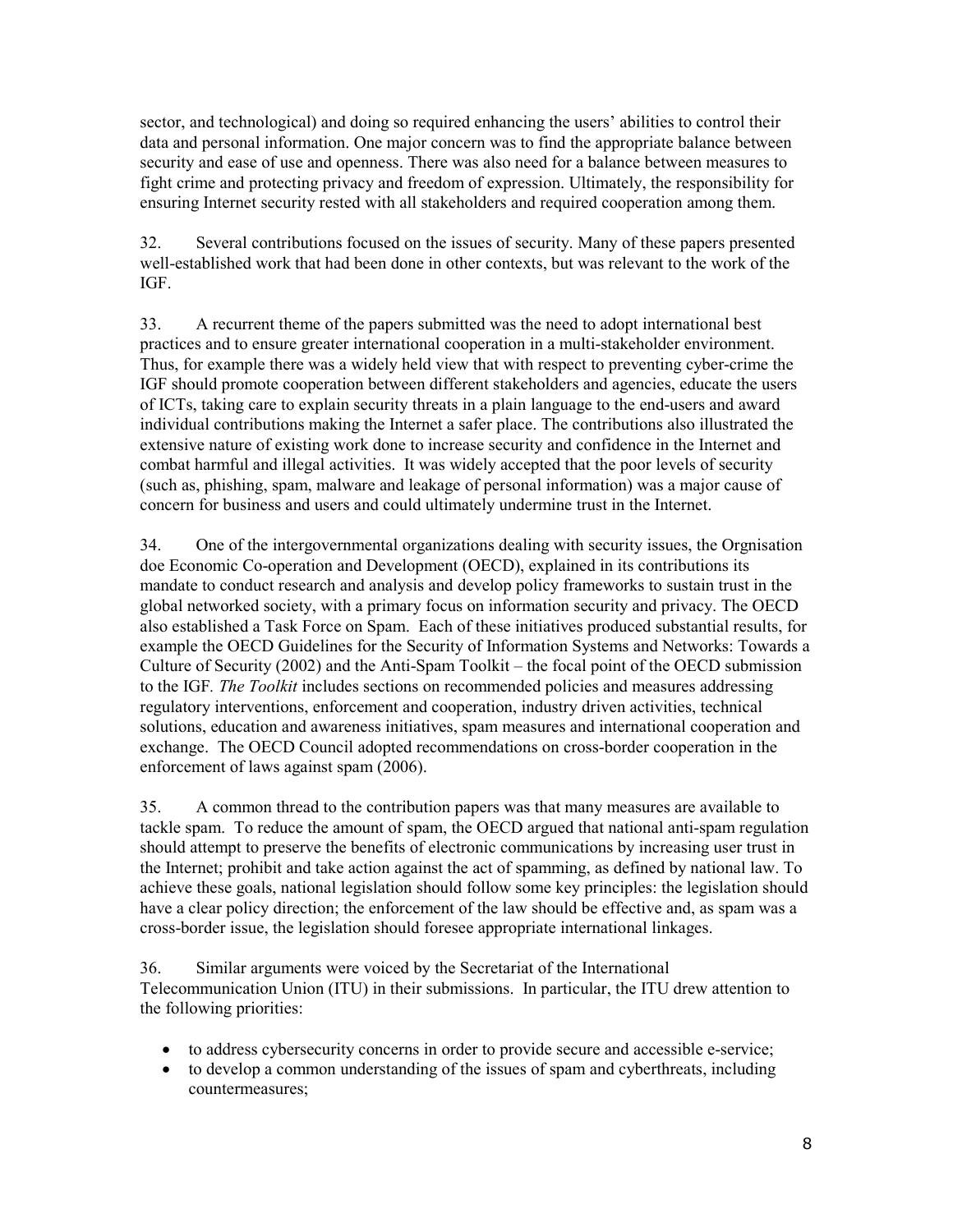- · to promote cooperation and outreach to support the collection and dissemination of cybersecurity related information to minimize prevent and detect cyberthreats;
- to facilitate regional and interregional cooperation and support appropriate capacity building, which could include the development of Memoranda of Understanding among interested member States to enhance cybersecurity.

37. The OECD 'Anti-Spam Toolkit' also stresses the importance of the Internet Service Providers (ISPs) and the need for governments and regulators to support the development of ISP codes of best practice that complement and are consistent with legislation. This view was echoed in the comments of others, for example, the International Chamber of Commerce (ICC). For some, the extension of what can be seen as self-regulatory measures could be extended into 'quality assurance' measures, such as Internet quality labels.

38. Many contributors argued that issues of cybersecurity were so clearly international that it was important to build mechanisms through which the international community could co-operate against security threats. Underlying this view was the need to focus resources on a widely diffused issue; it was felt by some that the efforts of a single company or country were no longer sufficient to combat increasing security threats . In this regard there were suggestions as to the activities that could be undertaken and supported by the IGF. Hence there was a view that the IGF should start a discussion about non-geographic reporting and policing, enabling to report and monitor crime across the borders; that the IGF should encourage the allocation of more resources in order to identify the scale and nature of current cybercrime.

39. Whilst the notion of spam was widely seen as an abuse and misuse of the Internet, there was clearly a need, as argued by some, to distinguish between the legitimate business needs and benefits or commercial electronic communications and spam. If spam was seen as harmful, fraudulent, malicious, misleading or illegal communications, generally sent in bulk, then it should be possible to differentiate between other forms of mass communication on the Internet. Such a differentiation between these two could help the relevant institutions dealing with this issue to focus on the harmful effects of spam.

40. Interwoven into the debate on security were several other significant issues, such as human rights and the protection of privacy. The Council of Europe argued that although multi-stakeholder cooperation was undoubtedly the most effective way to respond to many of the security and stability related issues, it was necessary to think about abuse and misuse of the Internet in terms of the denial of human rights. Thus, according to Council of Europe, there may be scope for international sanctions against those that host (or fail to combat) cybercriminal or cyberterrorist activities. These sanctions would be similar to international sanctions currently employed with countries in armed conflicts or involved in terrorism.

41. One contribution asked whether the current security measures were about democratically accountable partnerships or self-protection of special interest groups. It argued that the scale of cybercrime was not accurately measured at the moment as phishing of spam were inadequately reported. IPR reform and/or technical re-engineering was suggested as a way forward to improve the security of the Internet.

42. Other key issues on privacy raised in the consultation process included the rights of business to collect and use personal information from and about employees to comply with labour tax and other laws, to administer benefits, to operate their businesses and to serve their customers. The argument was that businesses should not be prevented from making appropriate,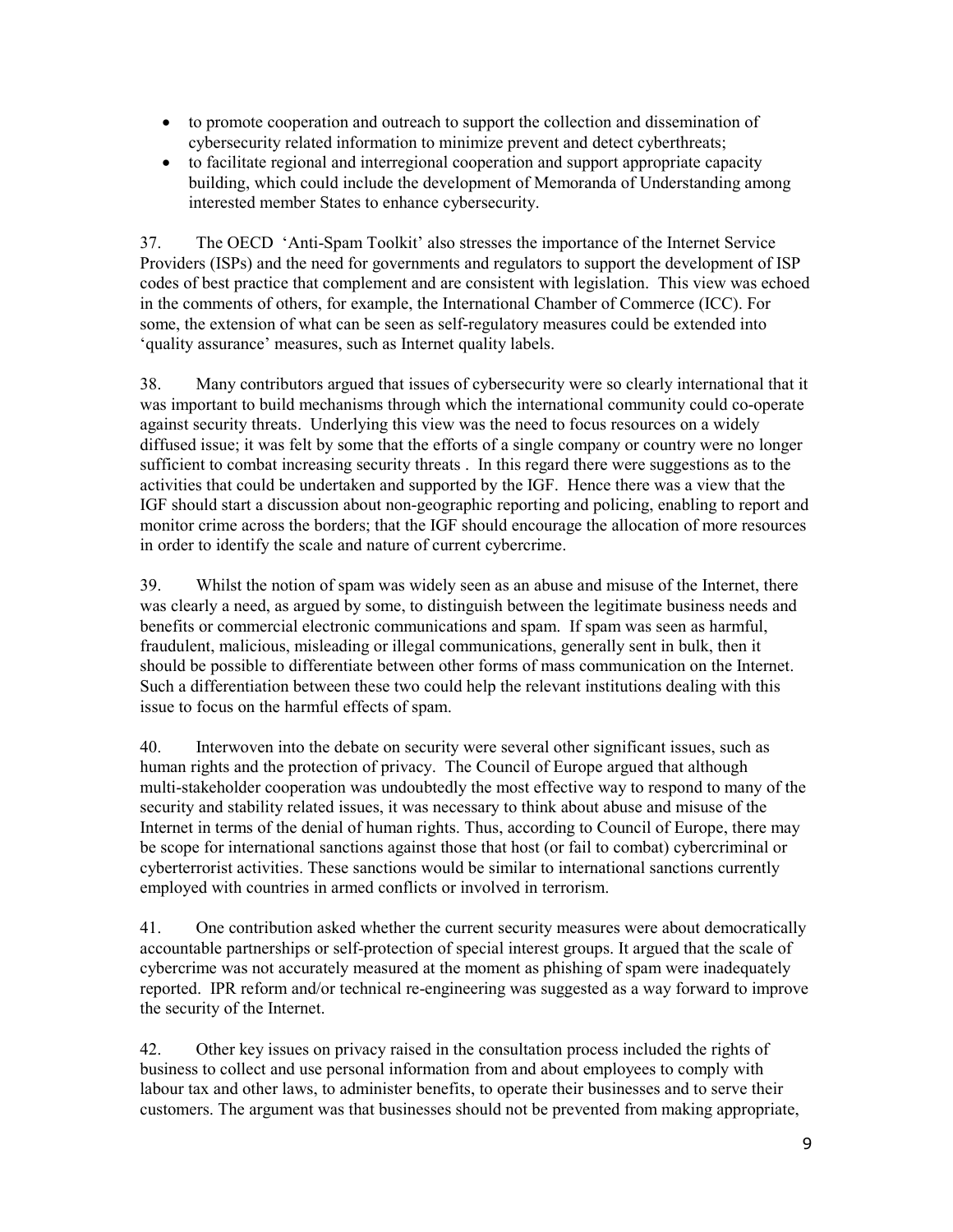focused and reasonable use of pre-employment screening procedures for prospective employees, provided that the employees know that this may happen. It was noted that companies were increasingly legally required to vet employees in the areas of health, childcare, teaching, finance, or privately provided security and law enforcement provisions. As a consequence there was the need for flexibility to facilitate access to information, communications, and commerce on global scale and the ability to accommodate differences in interpreting privacy in the workplace.

43. One of the very specific debates about privacy raised in the consultation process was with respect to the WHOIS database. The core of the argument was that the current policies of ICANN/IANA for the administration of the WHOIS database, requiring both accurate data and public access to those data, was seen to be in direct conflict with broadly accepted principles and regulations for privacy protection in some jurisdictions. As a result it was argued that ICANN, in collaboration with others, should establish the official purpose of the WHOIS database in accordance with its original and specific purpose, *i.e*, that of enabling the reliable resolution of technical problems surrounding domain registration.

44. Some of the contributions sought to look at innovative solutions to issues of security. One such approach centred on the concept of 'trusted computing'; a process designed to increase security as well as prevent computer users from making any un-authorized operations. Whilst 'trusted computing' may neither be good or bad *per se*, it could have large implications on competition, privacy and consumer rights. The proposal suggests starting a public process discussing the concept of 'trusted computing'.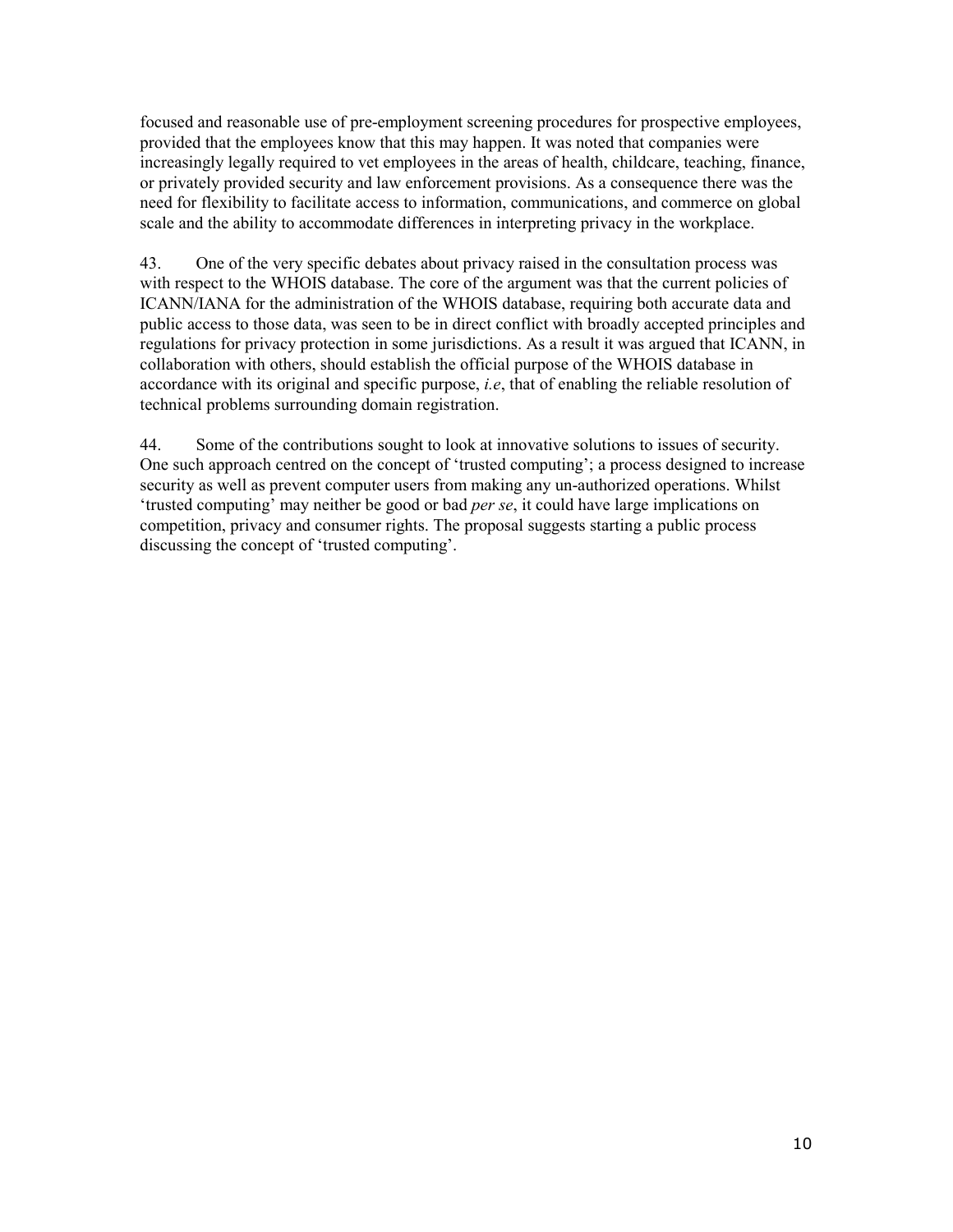#### **C. Diversity**

45. While it was generally applauded that by now almost one billion people use the Internet, it was also pointed out that many of these people could not read or write in English, and they used languages that do not use the Latin alphabet. It was generally recognized that everybody should be able to use the Internet in their own language. A multilingual Internet would foster an inclusive, democratic, legitimate, respectful, and locally empowering Information Society.

46. Many contributions emphasized that a key element of promoting multilingualism on the Internet was creating the availability of information in local languages. A number of different organizations submitted papers under this theme and discussed the benefits of a multilingual Internet to the local communities.

47. Several submissions stressed the importance of linguistic and cultural diversity as essential elements for the development of the Information Society. However, in their view the lack of access to the Internet in indigenous languages was detrimental to many potential and existing users. These detrimental effects were typically most commonly felt in developing countries. Some contributions argued that governments should design policies to support the creation of cultural, educational and scientific content (in line with the UNESCO Universal Declaration on Cultural Diversity) and, in particular, develop national policies that encourage the use of information stored in archives, museums and libraries to provide content in the Information Society.

48. One submission focused on the use of keywords. The paper suggested that it was essential to look now at the future of keyword systems. The future could hold multiple variations to a single keyword lookup. Thus, keywords could be iconic, oral, non-verbal sounds or translated into other multiple keywords in any other language, which would open interesting avenues for handling multilingual web contents.

49. Many of the papers discussed the management of the DNS and various ways to turn it into a system that allows multilingual use, but each arrived at different recommendations. The issues surrounding Internationalized Domain Names (IDN) were addressed by several of the submissions . It was recognized that as technical solutions to address issues of multilingualism became more localized, questions of global interoperability became more complex and harder to guarantee.

50. One of the key questions raised was about the use of 'aliases' and how such tools could be used for presenting and processing native language TLD names in sub-level DNS names. This approach would provide both a better user experience and reduce the load on the DNS, rather than trying to install multiple names for each domain in the DNS itself. The paper argued that this approach would avoid adding complications to the operation of DNS database. The key argument was that from a user standpoint, the issues around languages were all about what was seen and typed, not what was in the DNS or visual form of the URL. The question of internationalization of the domain name system was not what was happening to the underlying technologies but " what should the user see (or enter) and what was the best way to accomplish that?"

51. The ITU Secretariat provided an overview of its activities on IDN based on the work of Study Group 17 (Security, languages and telecommunication software). ITU was given the mandate by The World Telecommunication Standardization Assembly to study IDN as it was considered that implementation of IDN would contribute to easier and greater use of the Internet in those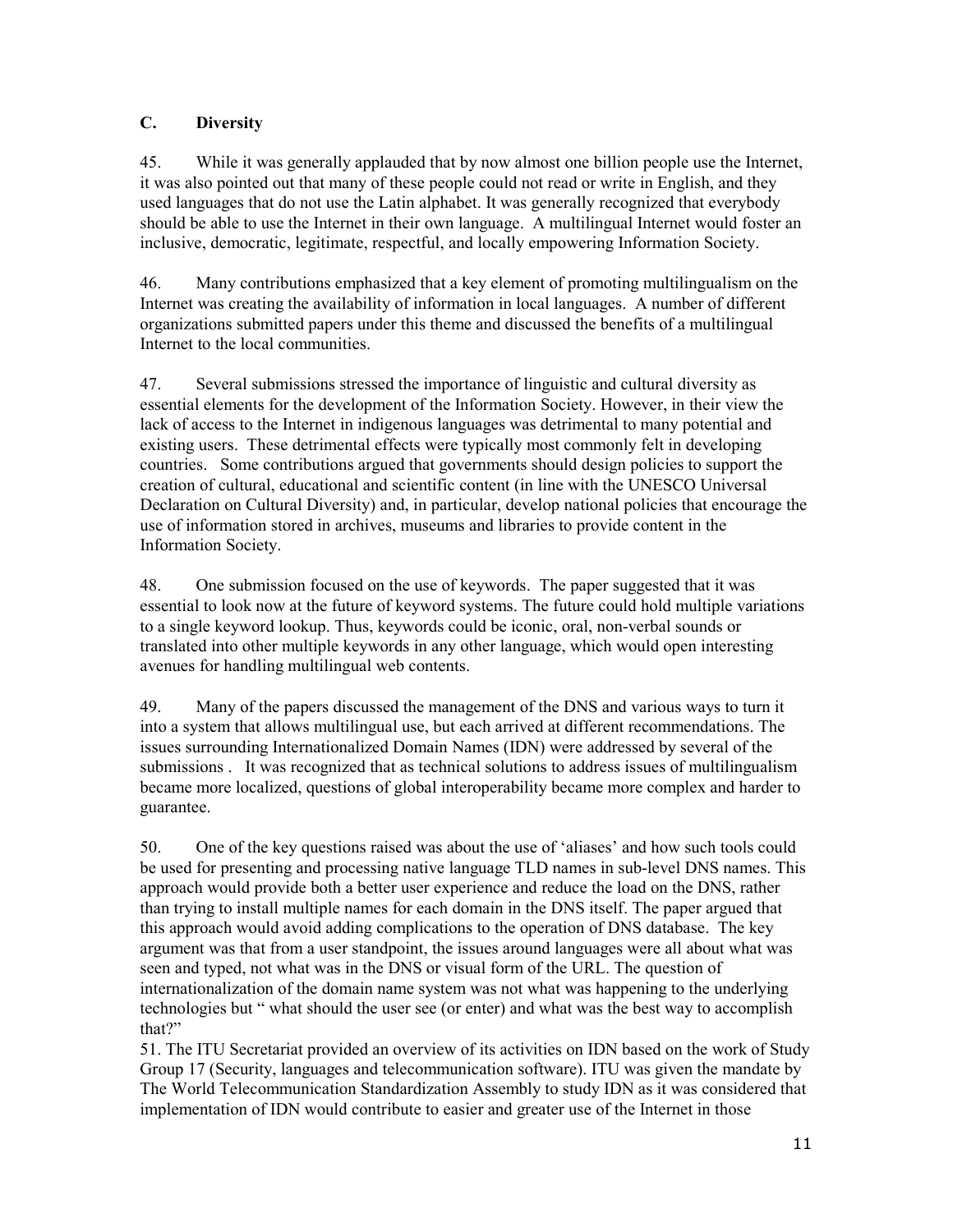countries where the native or official languages are not represented in International Reference Alphabet (IRA) characters.

52. However, some expressed the view that the issue was now not one of establishing multilingualism but one of ensuring consistency across the national registries. There was a need to ensure that the processes for development, maintenance, upgrade and resolution could proceed in a manner that would preserve the stability, integrity and security of the Internet.

#### **D. Access**

53. Many contributions, in particular from developing countries, reminded that, despite the rapid spread of the Internet, five billion people remained without access to this important tool for economic growth and social development. They recalled that access could therefore be the single most important issue to most people, in particular in developing countries.

54. Some contributions underlined that there were several factors that conditioned the availability and affordability of the Internet. The appropriate regulatory environment (sometimes referred to as the enabling environment) at the national level could do much to foster the deployment and growth of the Internet. National policies could encourage investment in capacity and growth, support the establishment of Internet exchange points (IXPs), create a favourable legal climate for supporting e-commerce, promote the extension of broadband networks, and encourage competition in the ISP industry that would lower prices.

55. It was pointed out that another element that could influence the availability and affordability of the Internet were international connectivity prices and costs. Interconnection standards and agreements, including peering arrangements, were seen to be critical to the successful functioning of the Internet and for maintaining its end-to-end and cost effective availability and reliability.

56. Submissions dealing with access focused on three key issues. The first was the overriding significance of access to the delivery of an information society and how access was so unevenly distributed across and within countries. The second area was the importance of open standards in maintaining the openness of the Internet, fuelling innovation and supporting the rapid diffusion of new services and technologies. The third area of focus was the cost of access.

57. There was a concern that the topic of access within WSIS as well as other Internet governance discussions had focused on access as an issue of infrastructure rather than issues of quality, content and affordability. The key argument was that infrastructural access was of little use to end users if access to content and services and the level of prices was not included in the concept and discussion of access. It was commented that access and openness of information were linked concepts.

58. Some submissions developed the argument that access was more than infrastructure and pointed to the interplay between the digital divide, access and multilingualism. Often the indigenous languages were not written languages, so for indigenous people to gain access needed unconventional solutions from software and hardware point of use.

59. Those submissions that addressed the question of open standards all focused on the positive outcomes from the longstanding custom with the Internet technical community of openness and strongly argued against any moves to weaken the norm of open standards.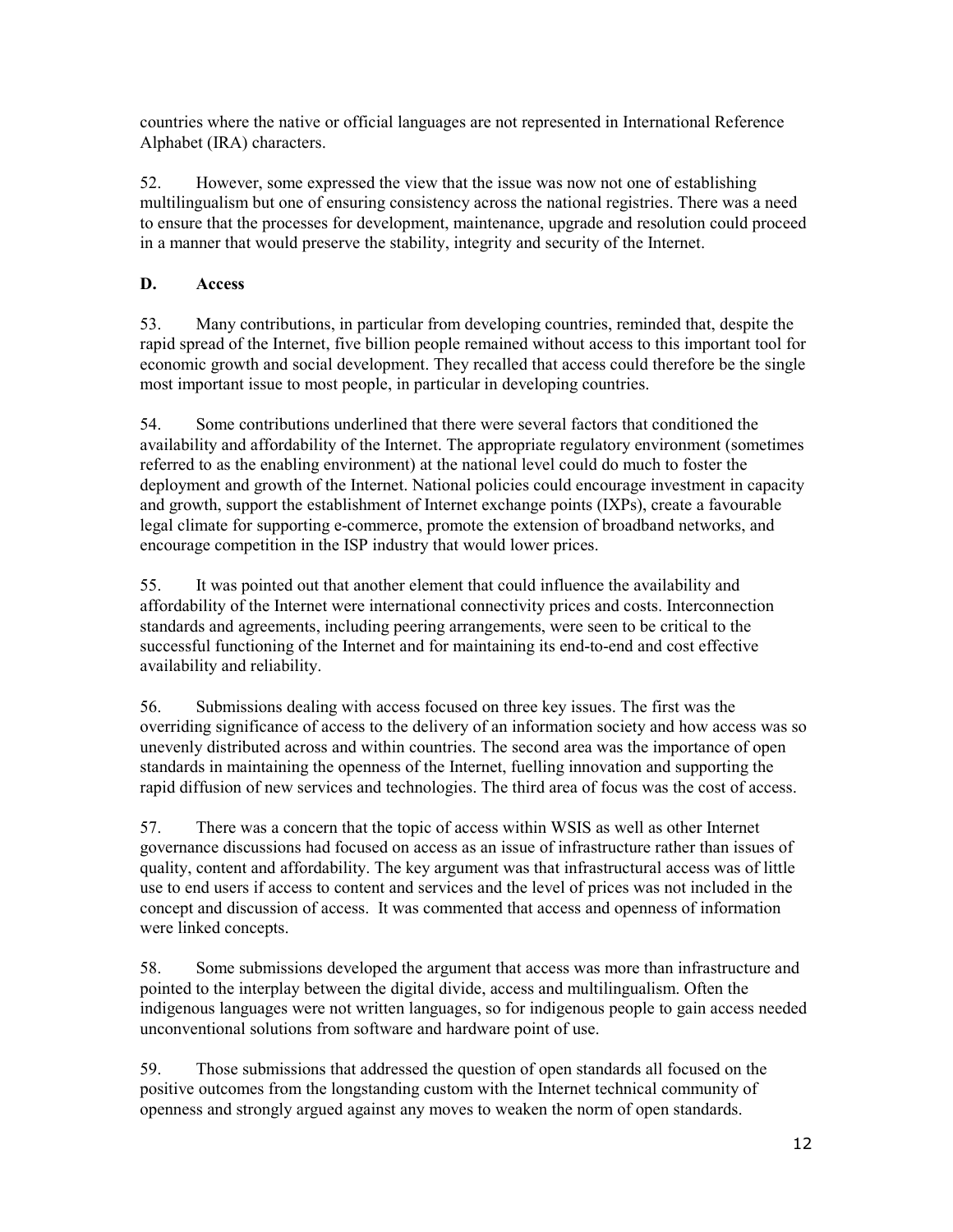60. Many of the submissions argued that open access processes had driven growth and connectivity in the Internet and that this foundation stone of the Internet should be borne in mind as issues of Internet Governance became major public policy debates. For some the biggest threat to the stability, growth and global reach of the Internet could come from lack of understanding of the way in which the Internet's technologies and resources are developed and coordinated. It was therefore important for policy makers, both in the public and private sectors, to have an understanding of how the Internet developed and what made it so successful.

61. Other submissions focused on the significant positive 'network effects' that were delivered through open standards and how these network effects were fundamental to understanding why the Internet and the World Wide Web were such powerful communication and collaboration tools. Some papers drew attention to the existing balance between IPRs and public goods and the ways this balance was being challenged by a combination of elements including the growth of software patents, the failure of so-called "reasonable and non-discriminatory" licensing, and competitive business strategies and trade relations.

62. Another dimension, discussed by some contributors, was the role of open standards in promoting competition on an equal basis across a wide range of Internet markets. One contribution set out some guidelines for providing effective open standards and interoperability policies and promoting open standards for eGovernment services.

63. Many submissions stressed the need to differentiate between two distinct issues: how to define and uphold open standards on the one hand and the debate over proprietary versus free and open source software (F/OSS) on the other. The proponents of F/OSS argued that the Internet and free and open source software went hand-in-hand. It was F/OSS that made the Internet and the World Wide Web possible and continued to shape and develop it. The contribution regretted that F/OSS and its representatives had been all but excluded from the debate on Internet governance so far, first in the framework of the Working Group on Internet Governance (WGIG) and subsequently in the IGF processes.

64. One submission argued that Internet standards were the mediators between competing economic interests reflecting multi-stakeholder tensions (such as the tension between access to information and IPRs). It also noted that Internet standard bodies shared no common procedural norms, as there were numerous organizations setting standards in the Internet space and also that, procedural and informational openness varied by organization. There were barriers of entry to the standard setting procedures as some of the standards bodies tended to exclude non-members and powerful interests sometimes dominated standards setting processes and procedures. For example, it was argued that some entities had used IPRs to unfairly maximize royalty revenue from adopted standards while others had used standards as part of product marketing strategies, creating barriers to interoperability and restraints on competition.

65. Several of the submission stressed their own role in the debate over open standards and standard making processes. For example, ISOC submitted an article from its news bulletin which emphasized that as the "organizational home" of the Internet standards processes, it had a unique position to help policy makers to understand the implications of Internet technologies and to develop effective and fair Internet coordination policies. Similarly the ITU Secretariat highlighted its long-standing formal role in the international community in the standards making processes.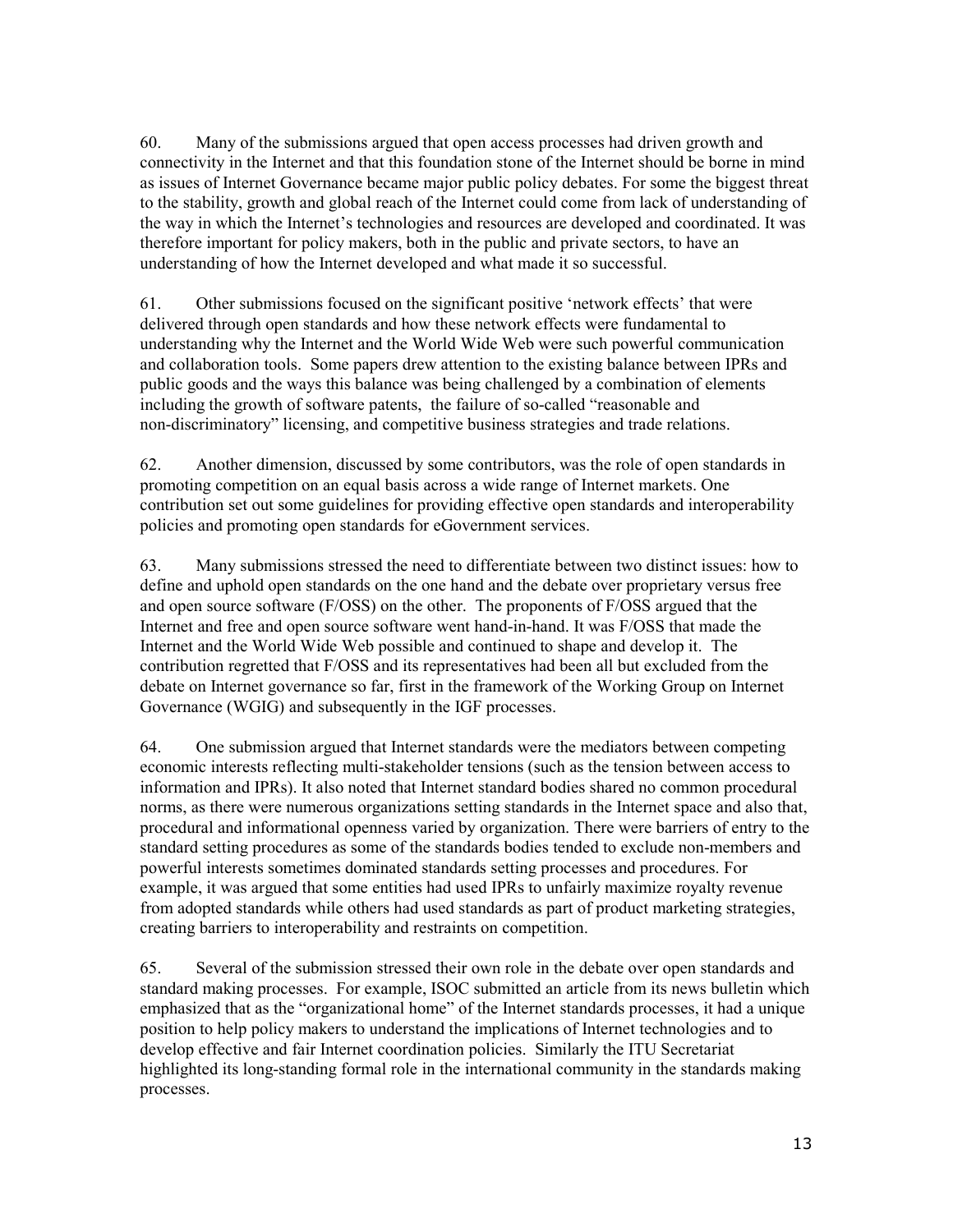66. The question of interconnection costs was addressed by several submissions, in particular the way in which the costs of the network and access and the associated revenues were distributed between the different players. In its submission on this subject matter, the ITU Secretariat presented the recommendations of the World Telecommunication Standardization Assembly, recognizing the need for compensation between the providers carrying the traffic. The paper stressed that such arrangements for Internet traffic interconnection should be agreed upon on a commercial basis when direct international Internet links are established. The paper also presented the ITU's work in progress, such as the study on efficiency and cost of Internet connectivity around the world for the period 2005-2008.

67. Others argued that the issues of Internet interconnection and especially international connectivity could be addressed by the liberalization of telecommunication markets which have over recent years successfully supported access growth, service innovation and dramatically lowered the price of Internet access. In the OECD's experience, concerns raised in respect to Internet traffic exchange have been overcome as commercial solutions have been applied but they also note there is pressing need to develop human capital, particularly inter-networking skills, along with infrastructure such as Internet exchange points.

#### **IV. Institutional aspects**

68. Many submissions focused on institutional aspects related to the IGF or proposed new arrangements with regard to Internet governance. Common to most of these submissions was a focus on the importance of developing and maintaining multi-stakeholder processes at both the national and international levels. Thus, for example, the importance of multi-stakeholder processes was underscored by the contribution of the National Telecommunications Regulatory Authority of Egypt who argued that in emerging markets, such as Egypt, the creation and development of an Information Society was not a task carried out by a single entity, rather it was a national task carried out by multiple agencies, public private partnerships, community initiatives and cooperation between all the stakeholders.

69. Others, noted that multi-stakeholder approaches were relevant, as the Internet itself was a collection of technologies and services. However, it was also observed that the inherent diversity in multi-stakeholder cooperation could result in increased complexity and fragmentation of the governance processes.

70. The role of individuals and groups and 'policy learning' between these groups were also developed in other contributions. Thus for example, there was a widely held view that the IGF could learn from technical bodies already involved in Internet governance, such as the Internet Engineering Task Force (IETF), with regard to collaborative governance and decision-making and deliberative democracy. Similarly other contributors focused on the deep knowledge already held by the global intellectual community and highlighted the role of the IGF in bringing this knowledge into play with respect to Internet governance.

71. Several contributions addressed the modalities of managing a multi-stakeholder process. One contribution linked the broad theme of openness as set out in the agenda for the IGF meeting in Athens, to the essence of multi-stakeholder participation and suggested articulating an appropriate process or accountability mechanism to address diverse substantive issues and stakeholder needs in order to ensure the effectiveness of the multi-stakeholder governance model. Managing distinct or even conflicting viewpoints, interests, values, cultural and political understandings was described as "tough challenges". However, the implementation of the WSIS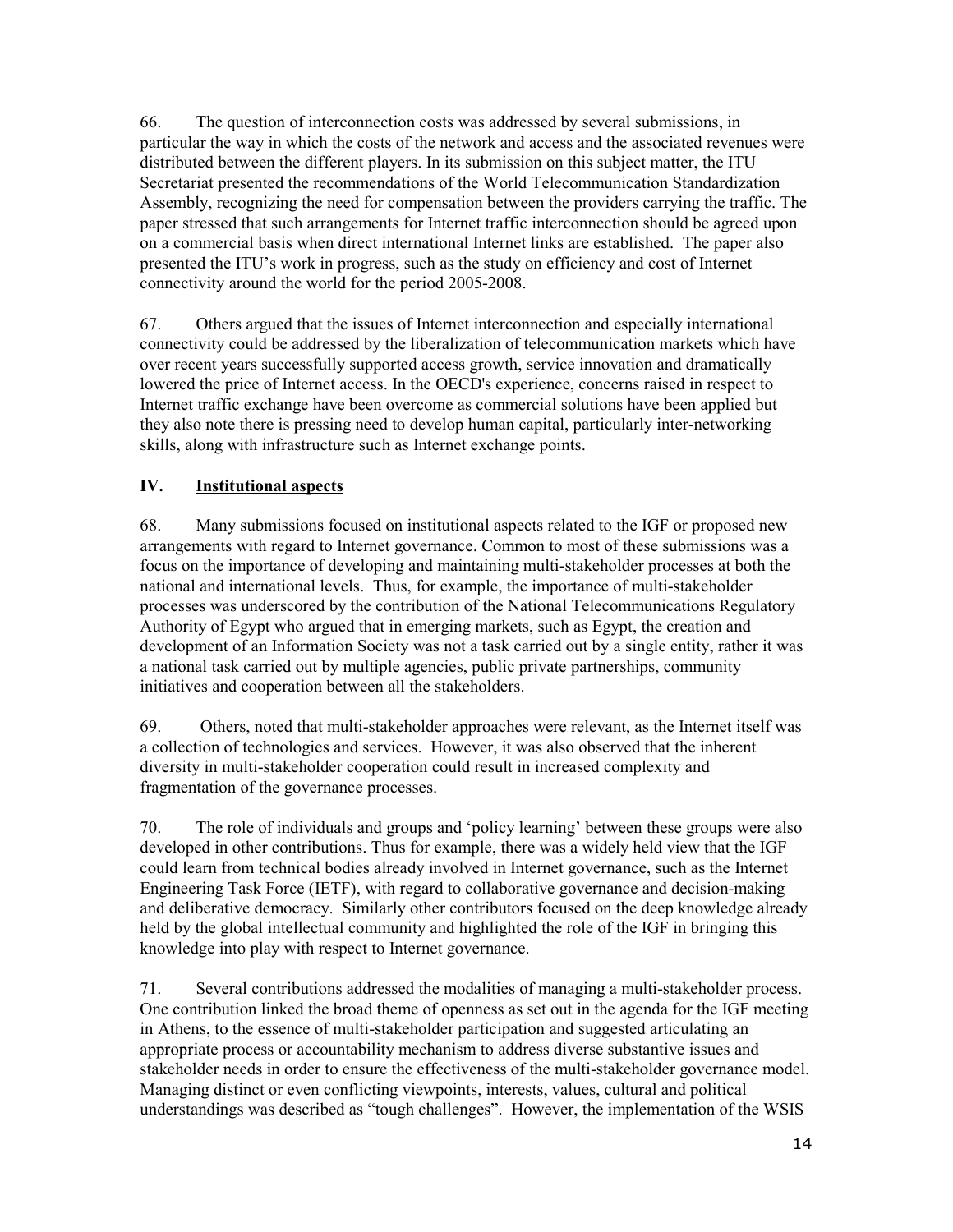principles (multilateral, transparent and democratic) depended on the establishment of a multi-stakeholder participation system. One proposal called for legal frameworks for multi-stakeholder partnerships (MSP) for governance and suggested setting up a "lightweight agency in the spirit of ongoing UN reforms" that would facilitate an easy formation of MSPs within an international public law framework, by a simple decision of its assembly without the need of lengthy multi-lateral treaty negotiations.

72. Another contribution proposed developing an "Internet Bill of Rights" as an important corollary to the multi-stakeholder process of Internet Governance. Such a bill of rights could build on the WSIS principles and define succinctly the rights and duties from the point of view of the individual. One proposal called for developing a UN Framework Convention as way to deal with Internet governance and ground it in international law. Such a Convention would provide a framework for establishing additional agreements, whenever they were needed. As the policy issues related to Internet governance differed widely in scope, impact and substance, they would require different solutions.

73. The Council of Europe argued that State responsibility could be reduced by promoting new forms of solidarity, partnership and cooperation, in particular multi stakeholder processes and international cooperation. It noted that multi-stakeholder governance would help shape regulatory and non-regulatory models and, in a timely manner, address challenges and problems arising from the rapid development of the information society. The Council of Europe also recognised the need for oversight of such multi-stakeholder processes and argued that it was not practicable for every State to exercise an oversight function, so organizations entrusted with global Internet governance responsibility ought to be subject to oversight by the international community. Similarly individual nation States were not precluded from oversight, for example, with respect to responsibilities under human rights obligations.

 $\mathcal{L}_\text{max}$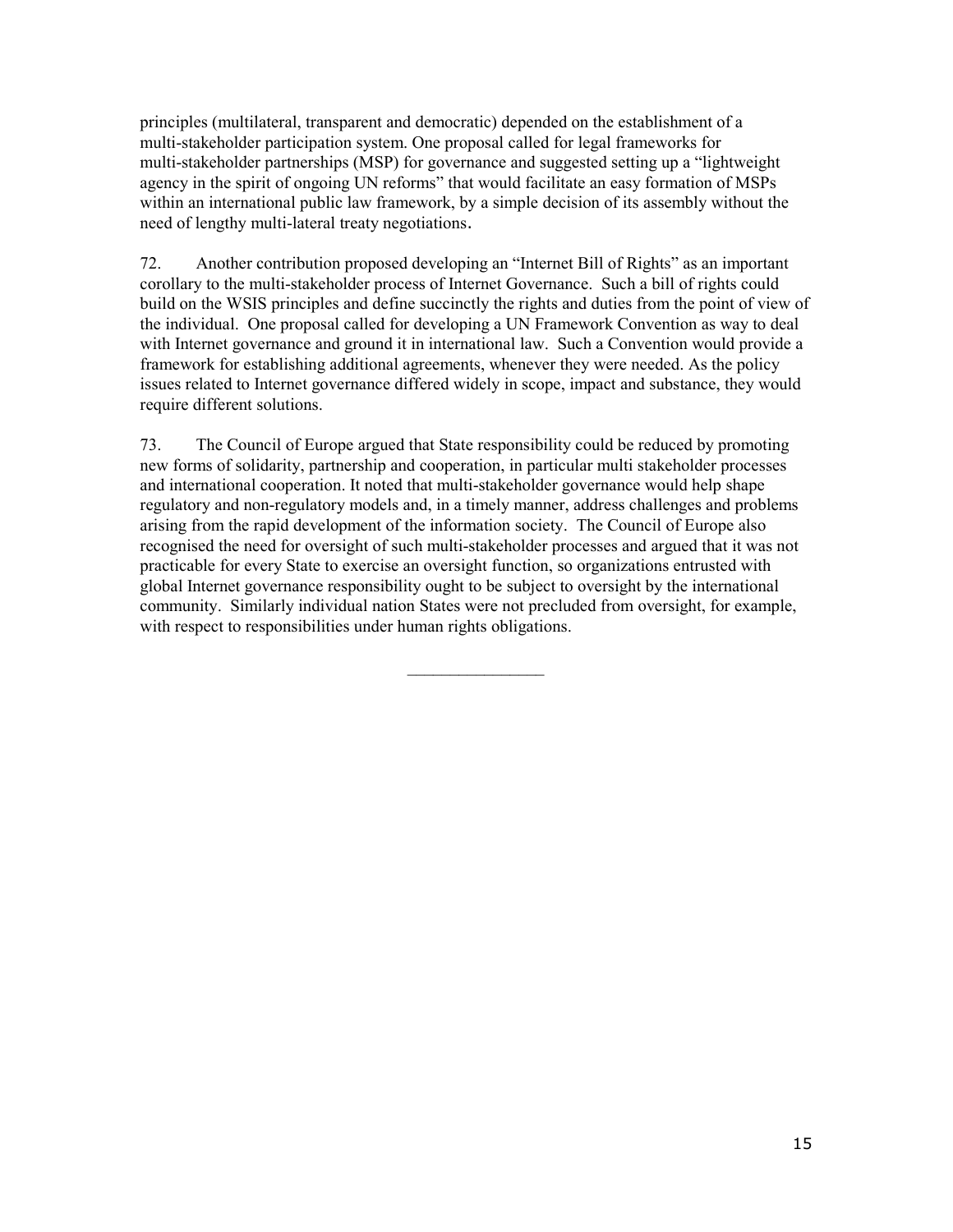#### **Annex I**

### **List of Submissions**

- 1. National Telecommunication Regulatory Authority in Egypt
- 2. Proposals of the Russian Federation to the Agenda of the Internet Governance Forum
- 3. UNESCO 'Information for All' Programme National Committee of Russia  $\square$
- 4. International Telecommunication Union (ITU) Secretariat
- 5. An Overview of ITU work on International Internet Interconnectivity
	- The ITU-T Study Group 17 work plan on countering spam
	- The ITU-T Study Group 17 work plan on Cybersecurity
	- · An Overview of ITU-T Internationalized Domain Names activities
	- An Overview of ITU-T Security Initiatives
	- · ITU/BDT/HRD Youth Programme
	- · ITU/BDR/HRD Youth Programme
	- An Overview of ITU-D Mandate and Activities in Cybersecurity
	- An Overview of ITU-D Mandate and Activities related to Access
	- An Overview of ITU-D Mandate and Activities in Measuring Access to telecommunication/ICTs and the Information Society
	- An Overview of ITU-D Mandate and Activities relevant to WSIS
	- An Overview of Some Relevant ITU Activities
- 6. Council of Europe
- 7. Orgnisation doe Economic Co-operation and Development (OECD)
	- · OECD Anti-Spam Toolkit
	- · Internet Traffic Exchange: Market Developments and Measurement of Growth
	- · A summary of OECD work relevant to the IGF
- 8. The South Centre Internet Governance for Development
- 9. Government of Quebec
- 10. International Chamber of Commerce/Business Action to Support the Information Society (BASIS)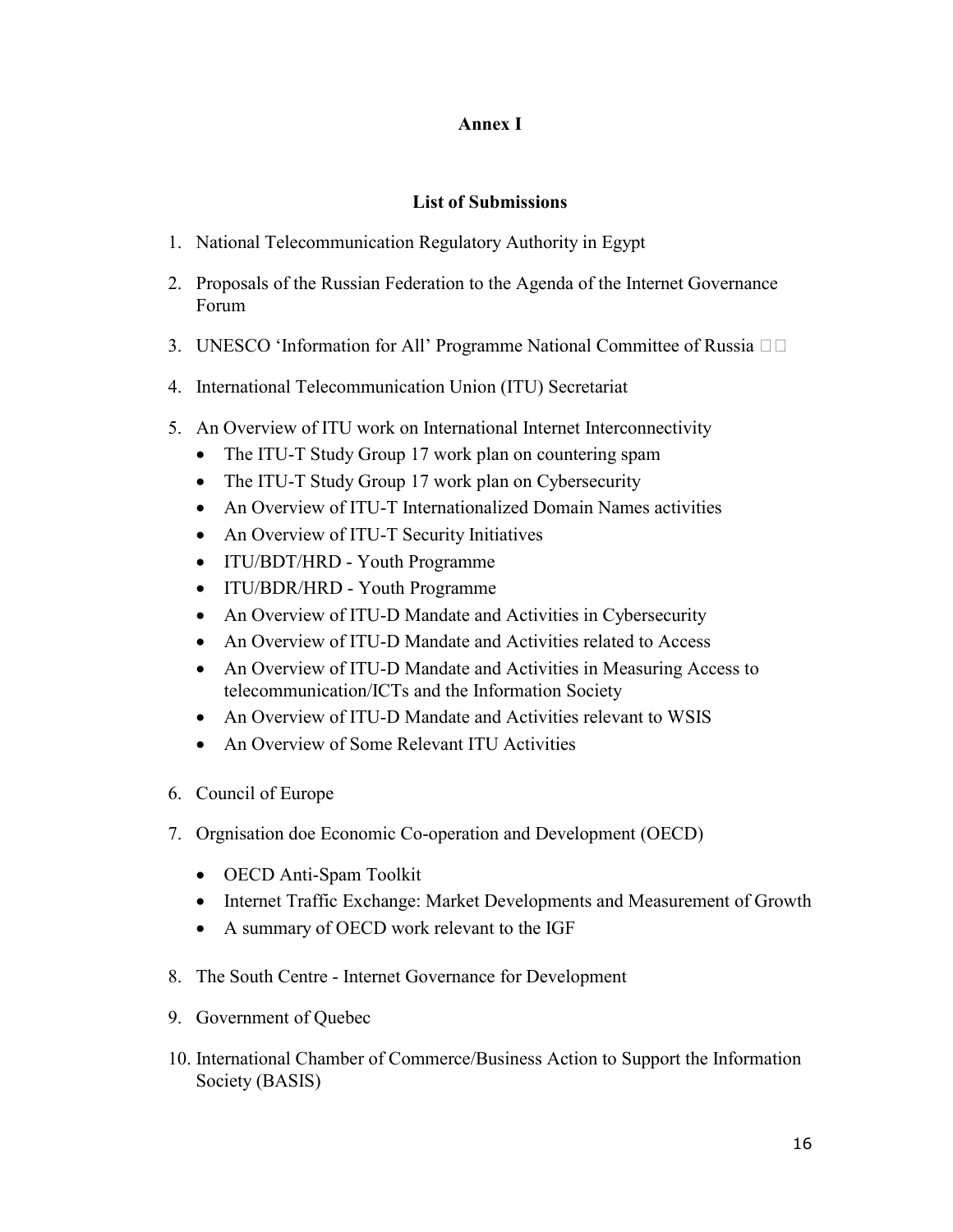- · ICC framework for consultation and drafting of Information Compliance obligations
- · Issues Paper on Internationalized Domain Names (IDN)
- Employee privacy, data protection and human resources [policy statement] focused on European Union context]
- Information security for executives
- Privacy Toolkit
- Securing your business
- · Standard Contractual Clauses for the Transfer of Personal Data from the EU to Third Countries
- The impact of Internet content regulation
- · ICC policy statement on 'spam' and unsolicited commercial electronic messages
- · Revised and updated matrix of issues related to the Internet and organizations dealing with them
- 11. Nippon Keidanren (Japan Business Federation)
- 12. Internet Society (ISOC)
	- Internationalising Top Level Domain Names: Another Look
	- Names and Naming for the DNS
	- · DNS Root Name Servers
	- · DNS Root Name Servers FAQ
	- The Genius of the Internet: Open Processes Drive Growth and Connectivity
	- · Capacity Building: Enabling Sustainable Development of the Internet
- 13. ICANN's Non-Commercial User Constituency (NCUC) Privacy Implications of WHOIS Database Policy
- 14. The European Information Society Group Policing the Internet: Democratically accountable partnerships or self-protection groups?
- 15. WSIS Civil Society Working Group Scientific Information  $\square$
- 16. WSIS Civil Society Human Rights Caucus
- 17. Free Software Foundation Europe (FSFE)
	- Sovereign Software
	- Free Software Essentials Reference Sheet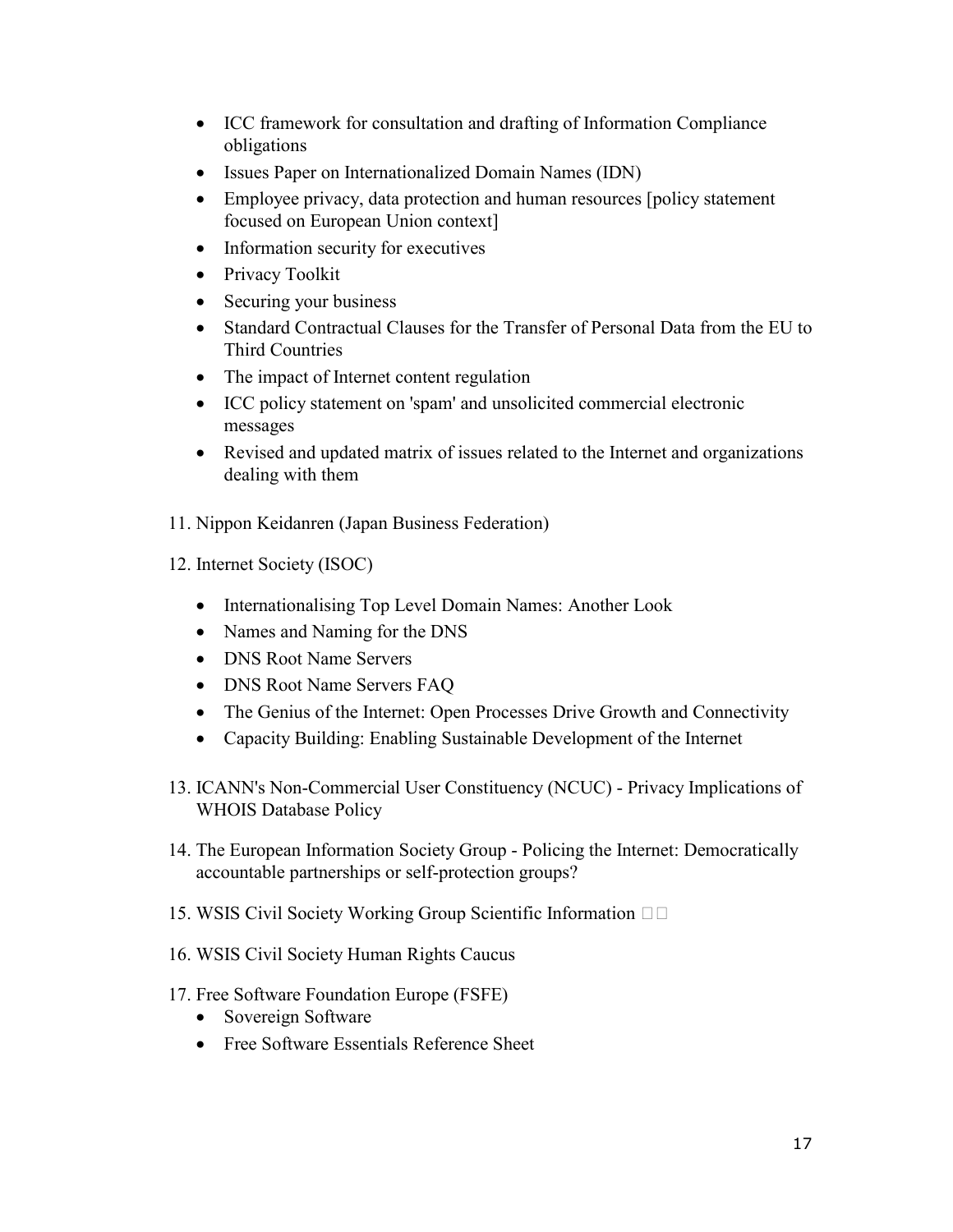- 18. IT for Change A Development Agenda in Internet Governance
- 19. Consumer Project on Technology, Sun Microsystems, IP Justice, Professor Ghosh of the University of Maastricht and the Electronic Frontier Foundation - A Positive Role for Government Procurement in Promoting Open IT Standards, the Network Effect and the Information Society
- 20. Electronic Frontier Foundation (EFF)
	- · The Impact of Technological Protection Measure Regulation on Participation In The Information Society And The Free Flow of Information on The Internet
	- Unintended Consequences: Seven Years under the DMCA
- 21. Swiss Internet User Group Internet Quality Labels
- 22. Native Language Internet Consortium (NLIC)
- 23. EUROLINC
- 24. Indigenous ICT Taskforce
- 25. The Association for Progressive Communications (APC) Reducing the Cost of International Internet Connectivity
- 26. Centre Africain D'Echange Culturel (CAFEC), Coordination Nationale Du Reprontic Coordination Sous Regionale Afrique Centrale (ACSIS)
- 27. Foundation for a Free Information Infrastructure (FFII)
- 28. Global Internet Policy Initiative
	- · Redelegation of Country Code Top Level Domains
	- · Internet Exchange Points: Their Importance to Development of the Internet and Strategies for their Deployment – The African Example
	- Trust And Security In Cyberspace: The Legal And Policy Framework for Addressing Cybercrime
- 29. Native Language Internet Consortium An Academic's Perspective on Promoting Multilingual Internet in India
- 30. Spanish Experts Group on Internet Governance and of Telefonica Foundation and Politécnica Madrid
- 31. Yale Information Society Project Best Practices for Internet Standards Governance
- 32. WSIS Academia, Education and Research Task force Open Educational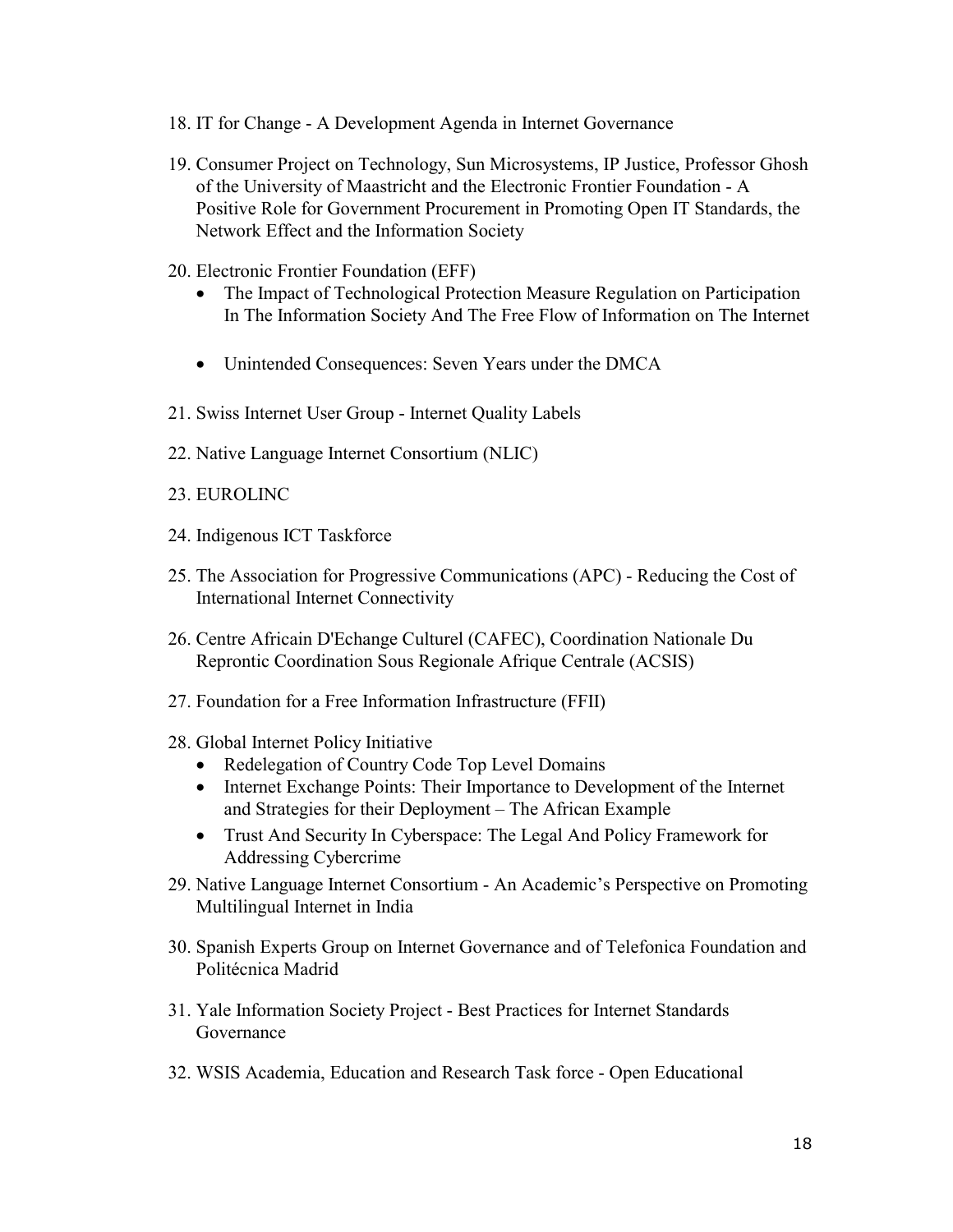Resources (OER)

- 33. Internet Governance Project
	- General Contribution
	- · Framework Convention
	- Political Oversight of ICANN
- 34. IP Justice Realizing the Internet's Promise of Universal Access to Knowledge and Development
- 35. Baher Esmat and Juan Fernandez International Internet Connections Costs
- 36. David Allen, Co-principal, World Collaboration for Communications Policy Research - The role of intellectual / academic work in a policy forum  $\Box$
- 37. Professor William H. Dutton, Director, Oxford Internet Institute Addressing the Issues of Internet Governance for Development: A Framework for Setting an Agenda for Effective Coordination
- 38. Vittorio Bertola, Turin, Italy Chairman, ICANN At-large Advisery Committee & Former Member of the Working Group on Internet Governance (WGIG)
	- An introduction to Trusted Computing
	- The Internet Bill of Rights
	- Intellectual Property and the Internet: Issues, disagreements and open problems
- 39. Rishab A Ghosh, Senior Researcher at the United Nations University Maastricht Economic and social Research and training centre on Innovation and Technology (UNU-MERIT) - An Economic Basis for Open Standards
- 40. Janice R. Lachance, CEO, Special Libraries Association Transparency and Openness in a Global Economy
- 41. Jeremy Malcolm, PhD candidate in law researching the IGF Multi-Stakeholder Policy Development within the IGF
- 42. Kuo-Wei Wu, Member of Executive Council, Asia Pacific Network Information Center (APNIC)
- 43. JFC Morfin, INTLNET President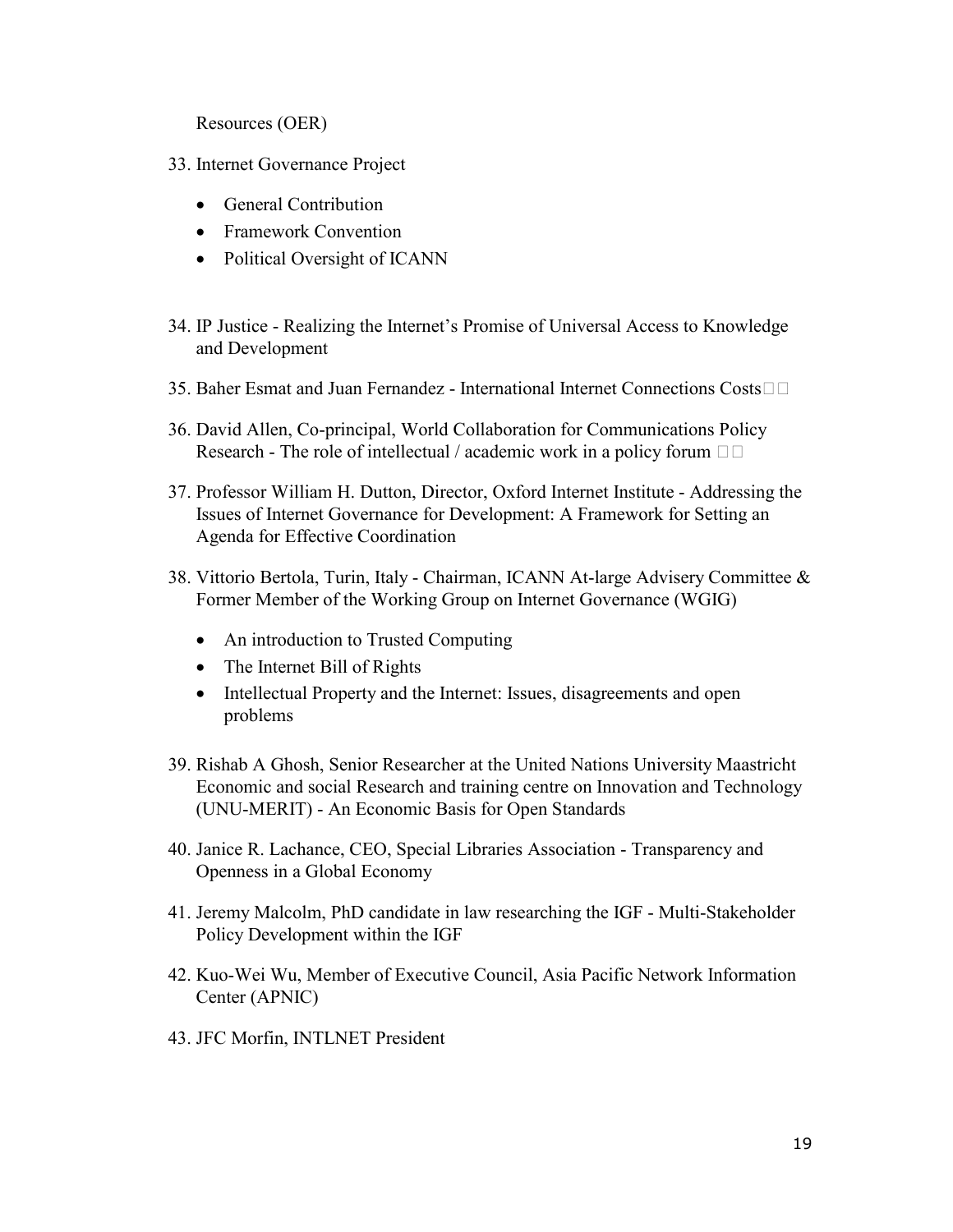- 44. Janet Hawtin-Reid, Computing and information design, Bettong.org Promoting Principles which Encourage Innovation and Participation
- 45. Marc Perkel, Owner, Junk Email Filter dot com and Computer Tyme Hosting, The Problem with Spam on the Internet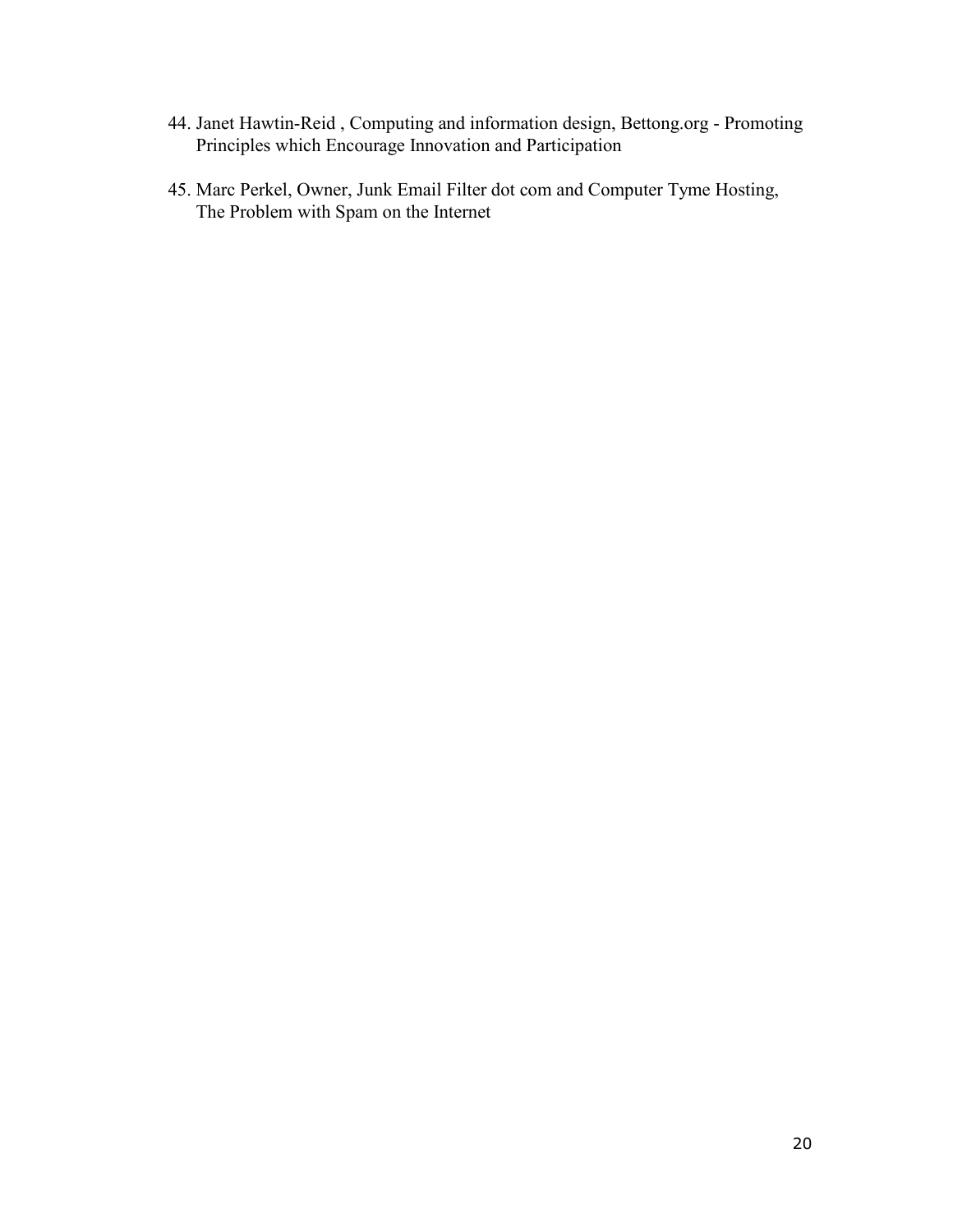## **Annex II**

## **Glossary of Internet Governance Terms**

| <b>ASCII</b>      | American Standard Code for Information Interchange;<br>seven-bit encoding of the Roman alphabet                                                                                                                                                                                                                                                                                                                                      |
|-------------------|--------------------------------------------------------------------------------------------------------------------------------------------------------------------------------------------------------------------------------------------------------------------------------------------------------------------------------------------------------------------------------------------------------------------------------------|
| ccTLD             | Country code top-level domain, such as .gr (Greece), .br<br>(Brazil) or .in (India)                                                                                                                                                                                                                                                                                                                                                  |
| <b>DNS</b>        | Domain name system: translates domain names into IP<br>addresses                                                                                                                                                                                                                                                                                                                                                                     |
| <b>DRM</b>        | Digital Rights Management                                                                                                                                                                                                                                                                                                                                                                                                            |
| <b>DOI</b>        | Digital Object Identifier                                                                                                                                                                                                                                                                                                                                                                                                            |
| <b>F/OSS</b>      | Free and Open Source Software                                                                                                                                                                                                                                                                                                                                                                                                        |
| <b>GAC</b>        | Governmental Advisory Committee (to ICANN)                                                                                                                                                                                                                                                                                                                                                                                           |
| gTLD              | Generic top-level domain, such as .com, .int, .net, .org,<br>.info                                                                                                                                                                                                                                                                                                                                                                   |
| <b>IANA</b>       | <b>Internet Assigned Numbers Authority</b>                                                                                                                                                                                                                                                                                                                                                                                           |
| <b>ICANN</b>      | Internet Corporation for Assigned Names and Numbers                                                                                                                                                                                                                                                                                                                                                                                  |
| <b>ICC</b>        | International Chamber of Commerce                                                                                                                                                                                                                                                                                                                                                                                                    |
| <b>ICT</b>        | Information and communication technology                                                                                                                                                                                                                                                                                                                                                                                             |
| <b>ICT4D</b>      | Information and communication technology for<br>development                                                                                                                                                                                                                                                                                                                                                                          |
| <b>IDN</b>        | Internationalized domain names: web addresses using a<br>non-ASCII character set                                                                                                                                                                                                                                                                                                                                                     |
| <b>IETF</b>       | <b>Internet Engineering Task Force</b>                                                                                                                                                                                                                                                                                                                                                                                               |
| <b>IGOs</b>       | Intergovernmental organizations                                                                                                                                                                                                                                                                                                                                                                                                      |
| <b>IP</b>         | <b>Internet Protocol</b>                                                                                                                                                                                                                                                                                                                                                                                                             |
| <b>IP</b> Address | Internet Protocol address: a unique identifier<br>corresponding to each computer or device on an IP<br>network. Currently there are two types of IP addresses<br>in active use. IP version $4$ (IPv4) and IP version 6<br>(IPv6). IPv4 (which uses 32 bit numbers) has been used<br>since 1983 and is still the most commonly used version.<br>Deployment of the IPv6 protocol began in 1999. IPv6<br>addresses are 128-bit numbers. |
| <b>IPRs</b>       | Intellectual property rights                                                                                                                                                                                                                                                                                                                                                                                                         |
| IPv4              | Version 4 of the Internet Protocol                                                                                                                                                                                                                                                                                                                                                                                                   |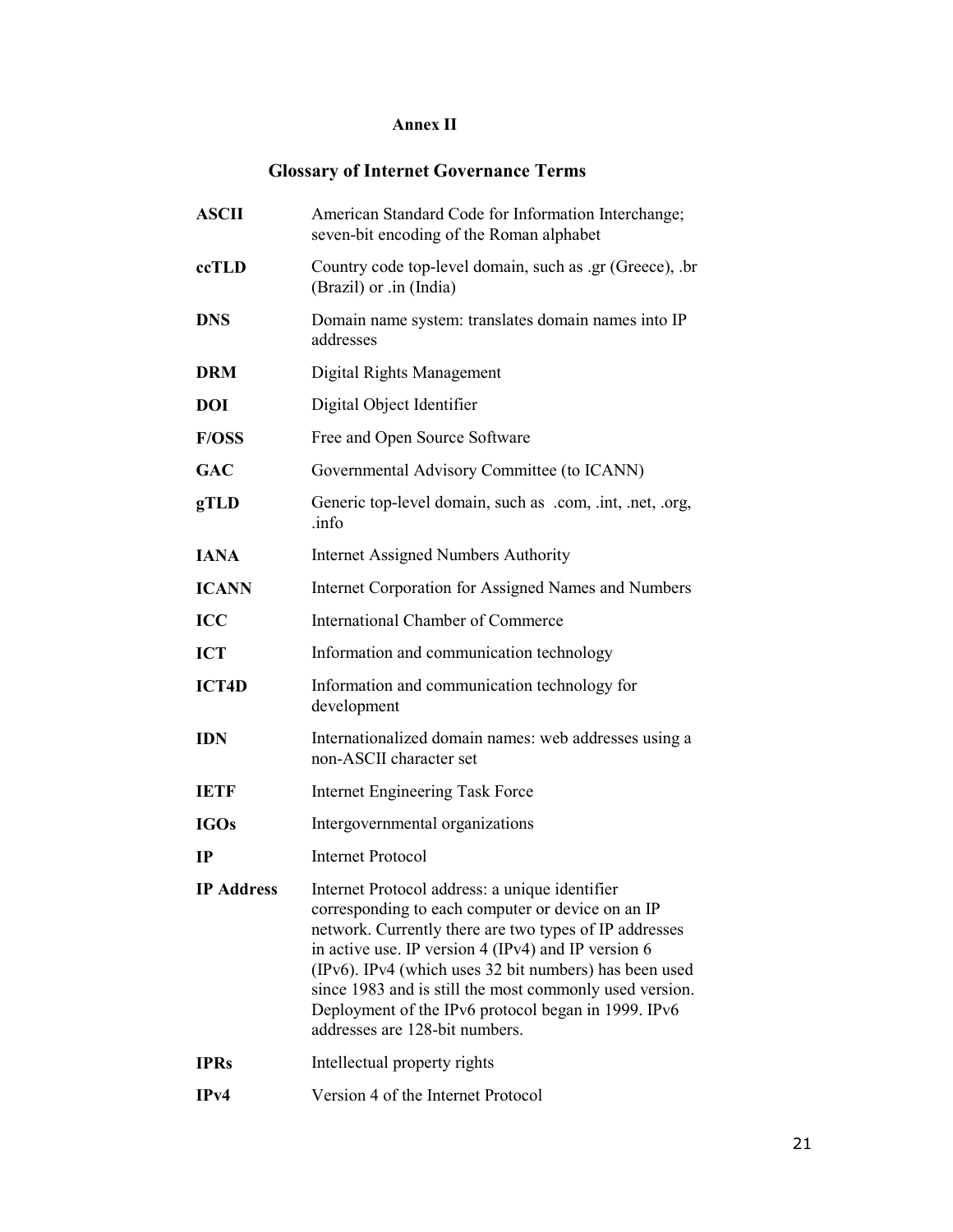| IP <sub>v</sub> 6   | Version 6 of the Internet Protocol                                                                                                                                                                                                                                                                                                                    |
|---------------------|-------------------------------------------------------------------------------------------------------------------------------------------------------------------------------------------------------------------------------------------------------------------------------------------------------------------------------------------------------|
| <b>IRA</b>          | <b>International Reference Alphabet</b>                                                                                                                                                                                                                                                                                                               |
| <b>ISOC</b>         | <b>Internet Society</b>                                                                                                                                                                                                                                                                                                                               |
| <b>ISP</b>          | <b>Internet Service Provider</b>                                                                                                                                                                                                                                                                                                                      |
| <b>ITU</b>          | International Telecommunication Union                                                                                                                                                                                                                                                                                                                 |
| <b>IXPs</b>         | Internet exchange points                                                                                                                                                                                                                                                                                                                              |
| <b>MDGs</b>         | Millennium Development Goals                                                                                                                                                                                                                                                                                                                          |
| <b>NAPs</b>         | Network access points                                                                                                                                                                                                                                                                                                                                 |
| <b>NGN</b>          | Next generation network                                                                                                                                                                                                                                                                                                                               |
| <b>NRO</b>          | Number Resource Organization, grouping all RIRs –<br>see below                                                                                                                                                                                                                                                                                        |
| <b>OECD</b>         | Orgnisation doe Economic Co-operation and<br>Development                                                                                                                                                                                                                                                                                              |
| Registrar           | A body approved ("accredited") by a registry to<br>sell/register domain names on its behalf.                                                                                                                                                                                                                                                          |
| <b>Registry</b>     | A registry is a company or organization that maintains a<br>centralized registry database for the TLDs or for IP<br>address blocks (e.g. the RIRs - see below). Some<br>registries operate without registrars at all and some<br>operate with registrars but also allow direct<br>registrations via the registry.                                     |
| <b>RIRs</b>         | Regional Internet registries. These not-for-profit<br>organizations are responsible for distributing IP<br>addresses on a regional level to Internet service<br>providers and local registries.                                                                                                                                                       |
| <b>Root servers</b> | Servers that contain pointers to the authoritative name<br>servers for all TLDs. In addition to the "original" 13<br>root servers carrying the IANA managed root zone file,<br>there are now large number of Anycast servers that<br>provide identical information and which have been<br>deployed worldwide by some of the original 12<br>operators. |
| Root zone file      | Master file containing pointers to name servers for all<br><b>TLDs</b>                                                                                                                                                                                                                                                                                |
| <b>SMEs</b>         | Small and medium-sized enterprises                                                                                                                                                                                                                                                                                                                    |
| <b>TLD</b>          | Top-level domain (see also ccTLD and gTLD)                                                                                                                                                                                                                                                                                                            |
| <b>UNESCO</b>       | United Nations Educational, Scientific and Cultural<br>Organization                                                                                                                                                                                                                                                                                   |